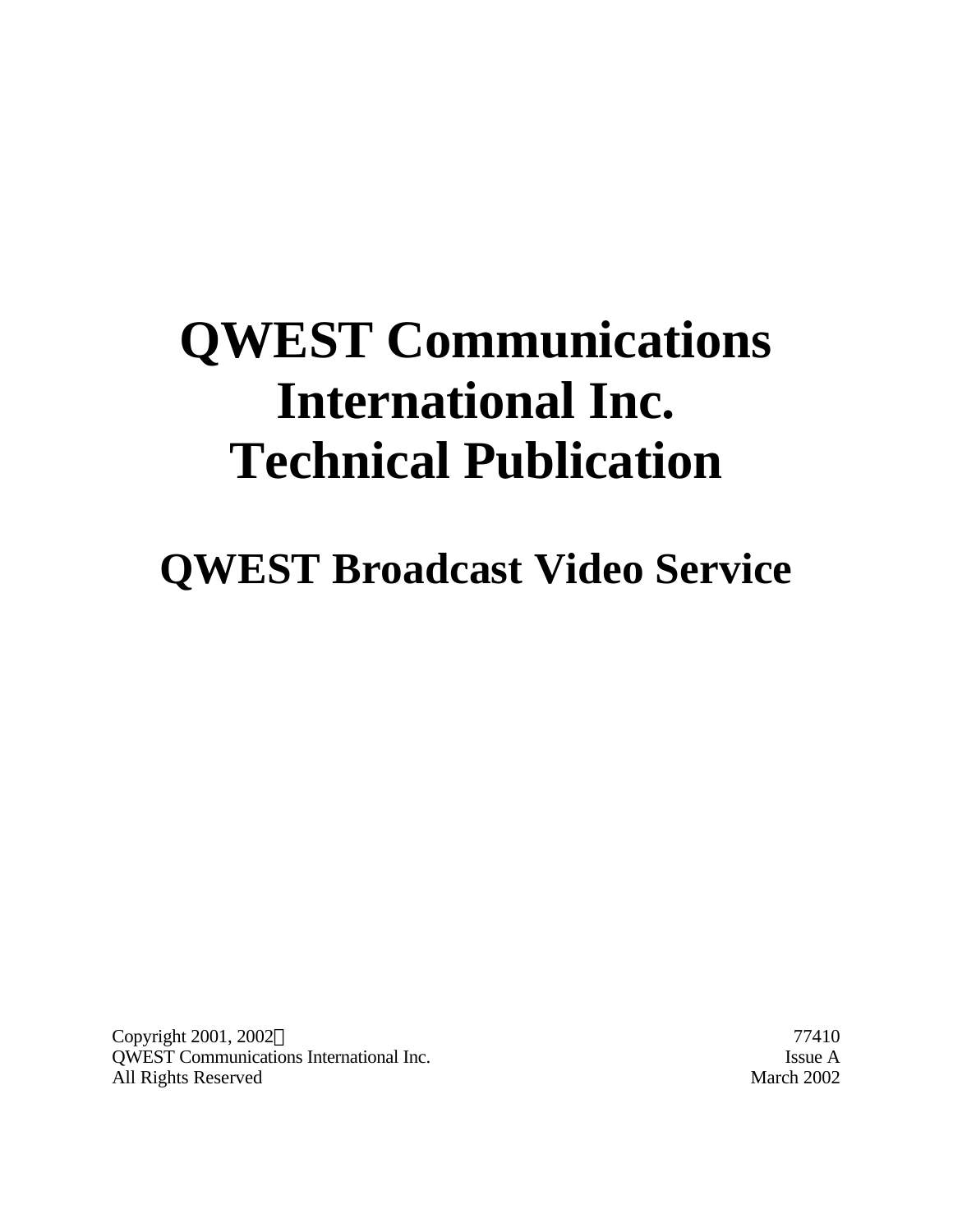#### NOTICE

Technical Publication 77410, QWEST *Broadcast Video Service* provides information about Broadcast Video Service (TV-1). It furnishes sufficient technical detail to allow a customer to select one of the offered service interfaces to meet their requirements. For the Broadcast Video Service, QWEST will interface with the customer at the Network Interface (NI) with analog NTSC signals, and diplexed (zero, one or two) or non-diplexed (zero to four) audio channels. It is not the intent of this document to provide specific ordering information, but to describe the technical features of this service offering.

QWEST Communications International Inc reserves the right to revise this document for any reason, including but not limited to, conformity with standards promulgated by various governmental or regulatory agencies; utilization of advances in the state of the technical arts; or to reflect changes in the design of equipment, techniques, or procedures described or referred to herein.

Liability to anyone arising out of use or reliance upon any information set forth herein is expressly disclaimed, and no representation or warranties, expressed or implied, are made with respect to the accuracy or utility of any information set forth herein.

This document is not to be construed as a suggestion to any manufacturer to modify or change any of its products, nor does this publication represent any commitment by QWEST Communications International Inc. to purchase any specific products. Further, conformance to this publication does not constitute a guarantee of a given supplier's equipment and/or its associated documentation.

Future issues of Technical Publication 77410 will be announced to the industry at least 45 days before the issuance date. This notice, which will come through our standard customer notification channels, will allow the customer time to comment on the proposed revisions.

Ordering information for QWEST Publications can be obtained from the Reference Section of this document.

If further information is required, please contact:

**OWEST** Manager - New Services Planning 700 W Mineral Ave., Room IA H12.21 Littleton, CO 80120 (303) 707-7873 Fax: (303) 707-9716 E-Mail: techpub@QWEST.com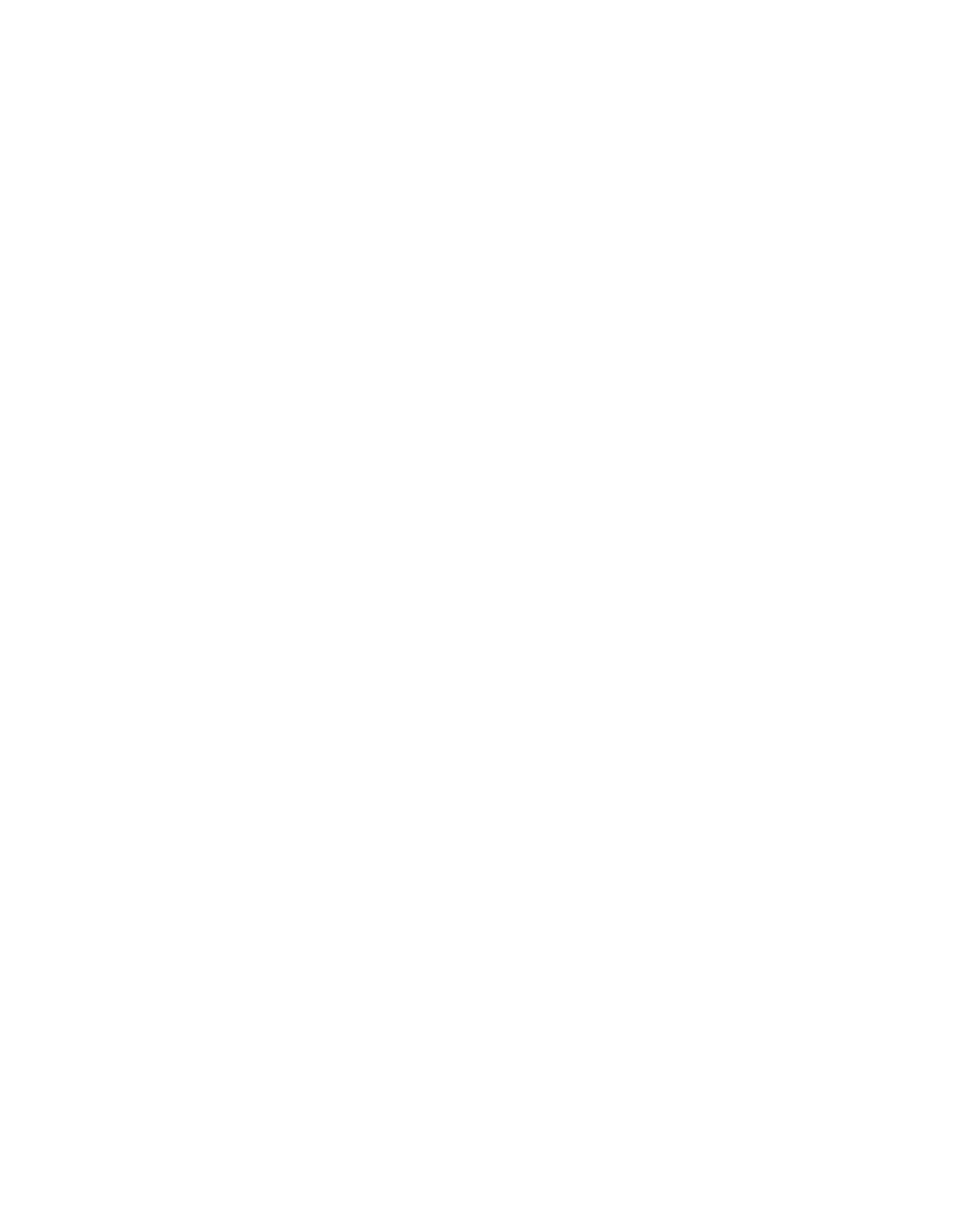#### COMMENTS on PUB 77410

#### PLEASE TEAR OUT AND SEND YOUR COMMENTS/SUGGESTIONS TO:

**OWEST** Manager - New Services Planning 700 W Mineral Ave., Room IA H12.21 Littleton, CO 80120 (303) 707-7873 Fax: (303) 707-9716 E-Mail: techpub@QWEST.com

Information from you helps us to improve our Publications. Please take a few moments to answer the following questions and return to the above address.

| Was this Publication valuable to you in understanding  |                 |          |      |  |
|--------------------------------------------------------|-----------------|----------|------|--|
| the technical parameters of our service?               |                 | YES      | NO.  |  |
| Was the information accurate and up-to-date?           |                 | YES.     | NO.  |  |
| Was the information easily understood?                 |                 | YES.     | NO   |  |
| Were the contents logically sequenced?                 |                 | YES      | NO - |  |
| Were the tables and figures understandable and helpful |                 | YES      | NO.  |  |
| Were the pages legible?                                | YES.            | NO.      |      |  |
| What format do you have?                               | <b>IBM</b> Disk | Mac Disk |      |  |

If you answered NO to any of the questions and/or if you have any other comments or suggestions, please explain:

\_\_\_\_\_\_\_\_\_\_\_\_\_\_\_\_\_\_\_\_\_\_\_\_\_\_\_\_\_\_\_\_\_\_\_\_\_\_\_\_\_\_\_\_\_\_\_\_\_\_\_\_\_\_\_\_\_\_\_\_\_\_\_\_\_\_\_\_\_\_\_\_\_\_\_\_\_ \_\_\_\_\_\_\_\_\_\_\_\_\_\_\_\_\_\_\_\_\_\_\_\_\_\_\_\_\_\_\_\_\_\_\_\_\_\_\_\_\_\_\_\_\_\_\_\_\_\_\_\_\_\_\_\_\_\_\_\_\_\_\_\_\_\_\_\_\_\_\_\_\_\_\_\_\_ \_\_\_\_\_\_\_\_\_\_\_\_\_\_\_\_\_\_\_\_\_\_\_\_\_\_\_\_\_\_\_\_\_\_\_\_\_\_\_\_\_\_\_\_\_\_\_\_\_\_\_\_\_\_\_\_\_\_\_\_\_\_\_\_\_\_\_\_\_\_\_\_\_\_\_\_\_

| (Attach additional sheet, if necessary) |  |  |  |
|-----------------------------------------|--|--|--|
|                                         |  |  |  |
|                                         |  |  |  |
|                                         |  |  |  |
|                                         |  |  |  |
|                                         |  |  |  |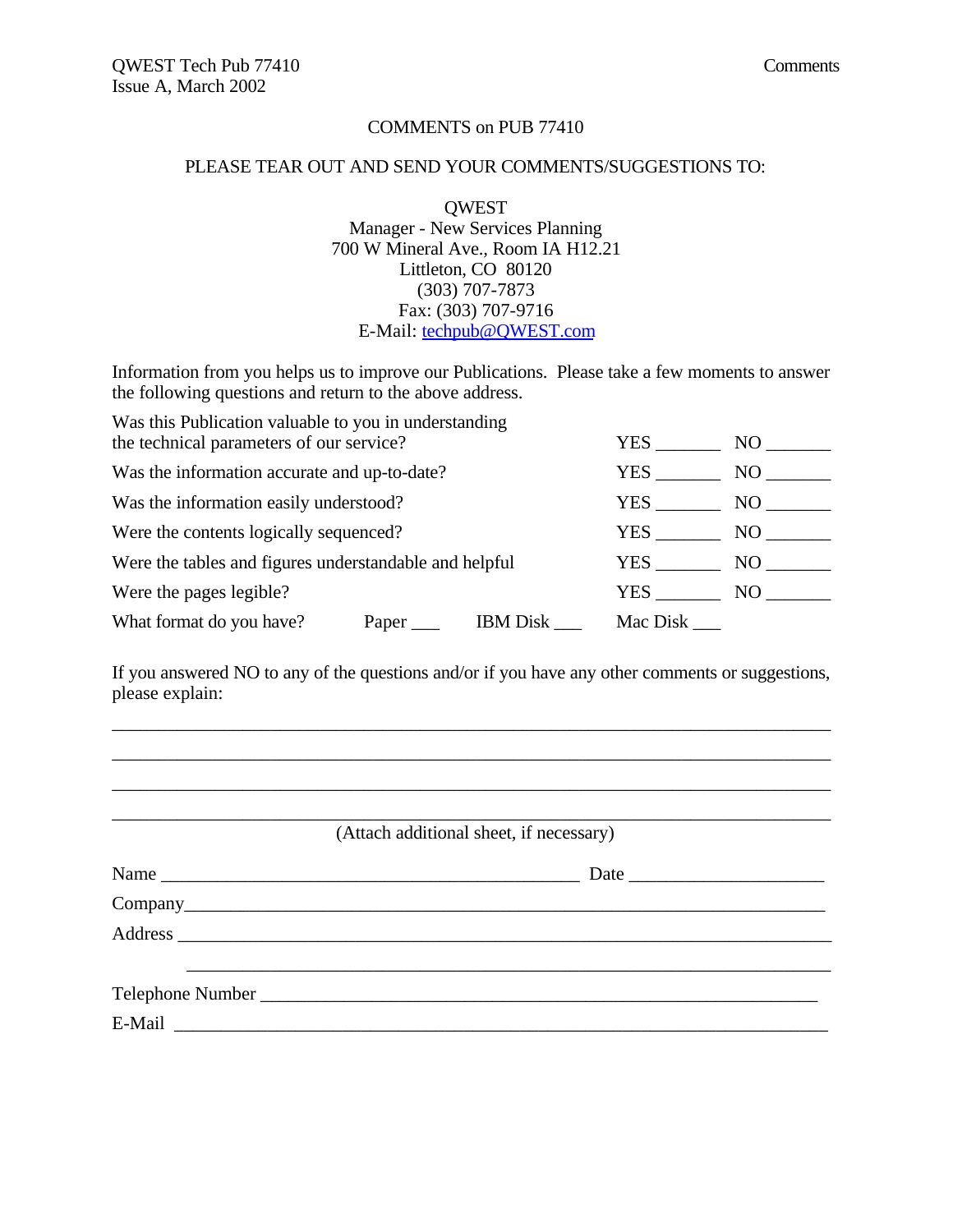# **Chapter and Section**

# Page

| 1.               | 1.1<br>1.2<br>1.3<br>1.4            | $1 - 1$<br>$1 - 1$<br>$1 - 1$<br>$1 - 1$<br>$1 - 1$            |
|------------------|-------------------------------------|----------------------------------------------------------------|
| $\overline{2}$   | 2.1<br>2.2<br>2.3<br>2.4            | $2 - 1$<br>$2 - 1$<br>$2 - 1$<br>$2 - 3$<br>$2 - 3$            |
| 3.               | 3.1<br>3.1.1<br>3.1.2               | $3 - 1$<br>$3 - 1$<br>$3-1$<br>$3 - 1$                         |
|                  | 3.2<br>3.2.1<br>3.2.2<br>3.3<br>3.4 | $3 - 2$<br>$3 - 2$<br>$3 - 2$<br>$3 - 3$<br>$3 - 4$            |
| $\overline{4}$ . | 4.1<br>4.2<br>4.3<br>4.3.1<br>4.3.2 | $4 - 1$<br>$4 - 1$<br>$4 - 1$<br>$4 - 1$<br>$4 - 2$<br>$4 - 3$ |
| 5.               | 5.1<br>5.2                          | $5 - 1$<br>$5 - 1$<br>$5 - 1$                                  |
| б.               | 6.1<br>6.2                          | $6 - 1$<br>$6 - 1$<br>$6 - 3$                                  |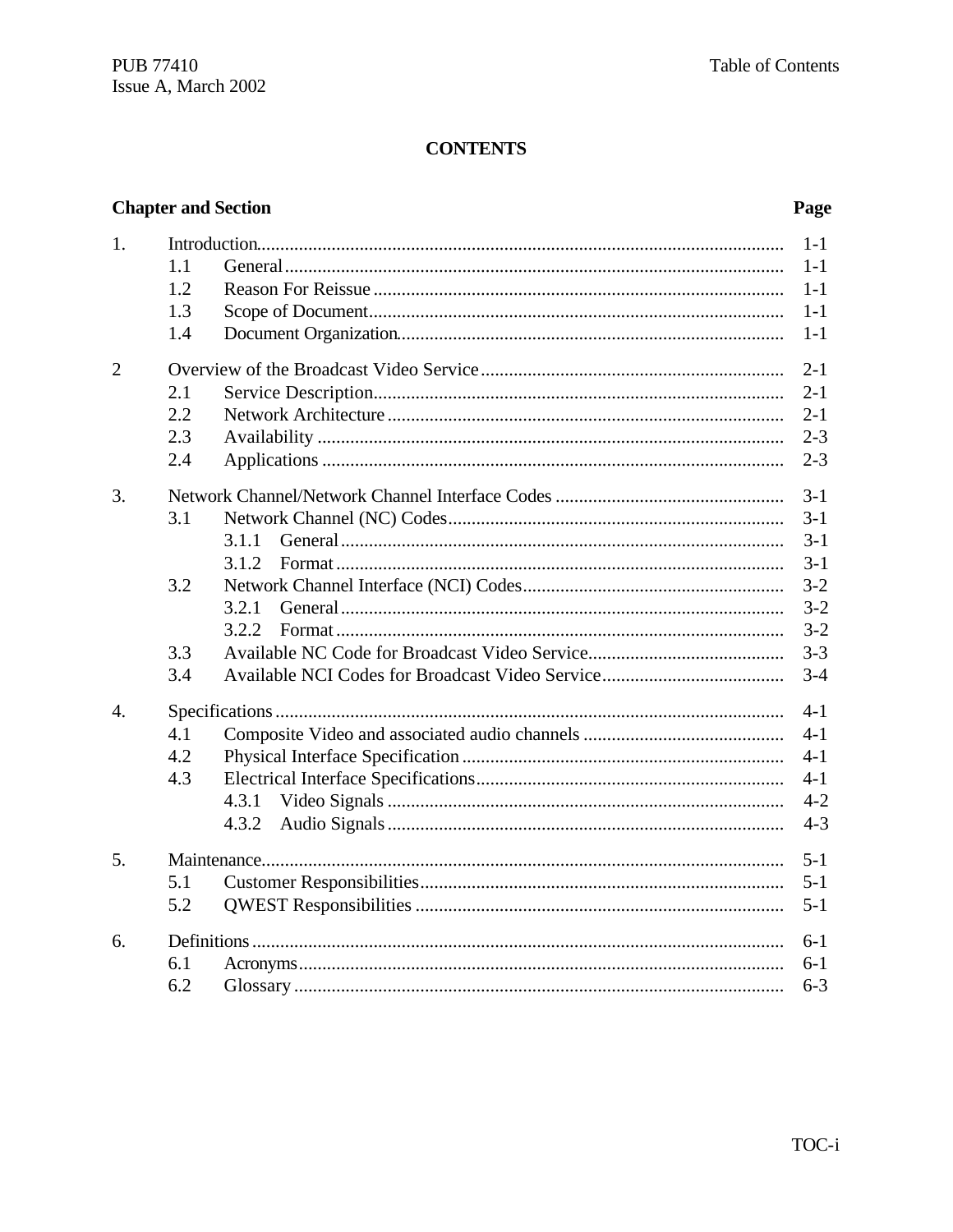| 73 |  |
|----|--|
|    |  |
|    |  |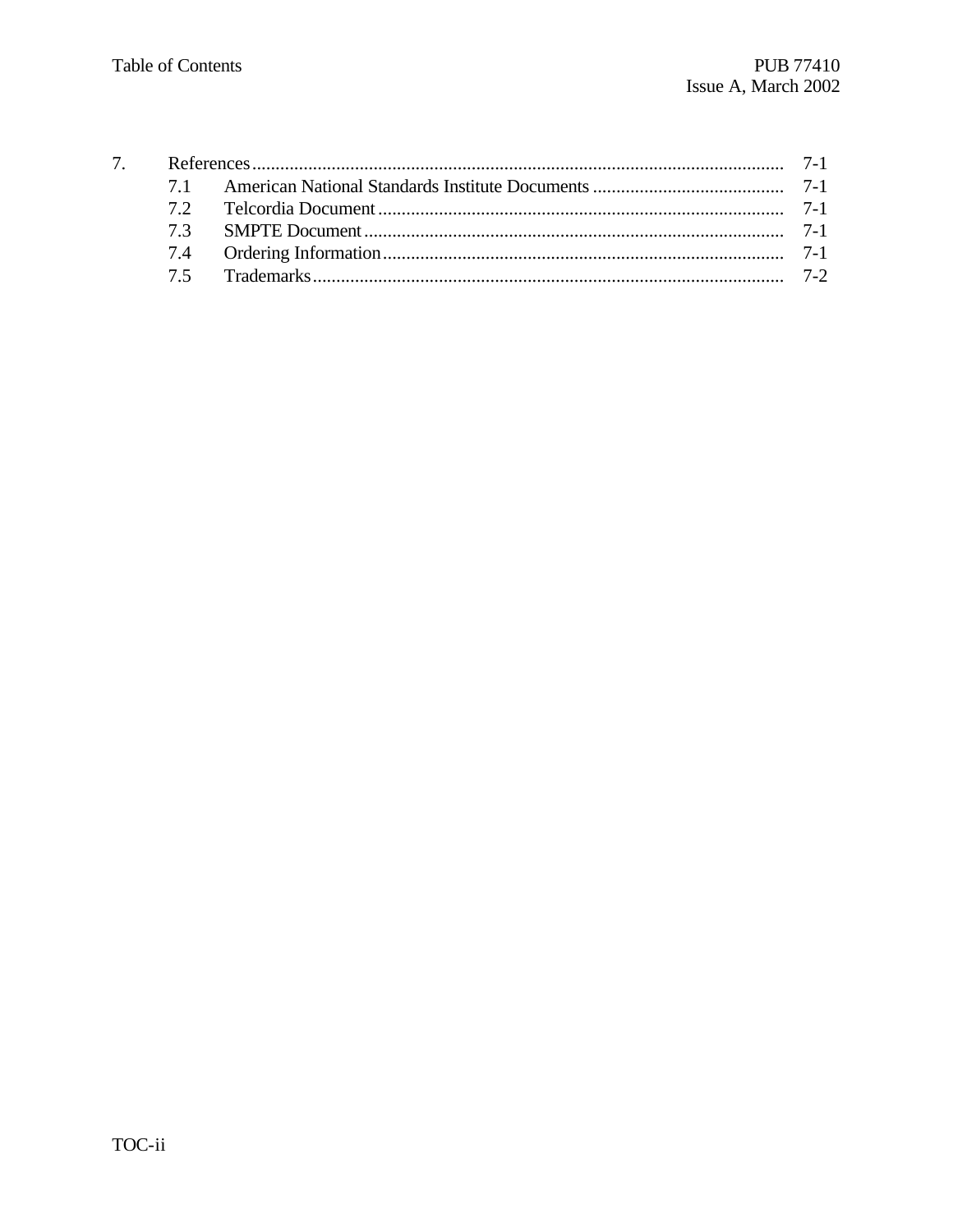# **CONTENTS (Continued)**

| <b>Figures</b> | Page |
|----------------|------|
|                |      |
|                |      |
|                |      |
|                |      |

### **Tables**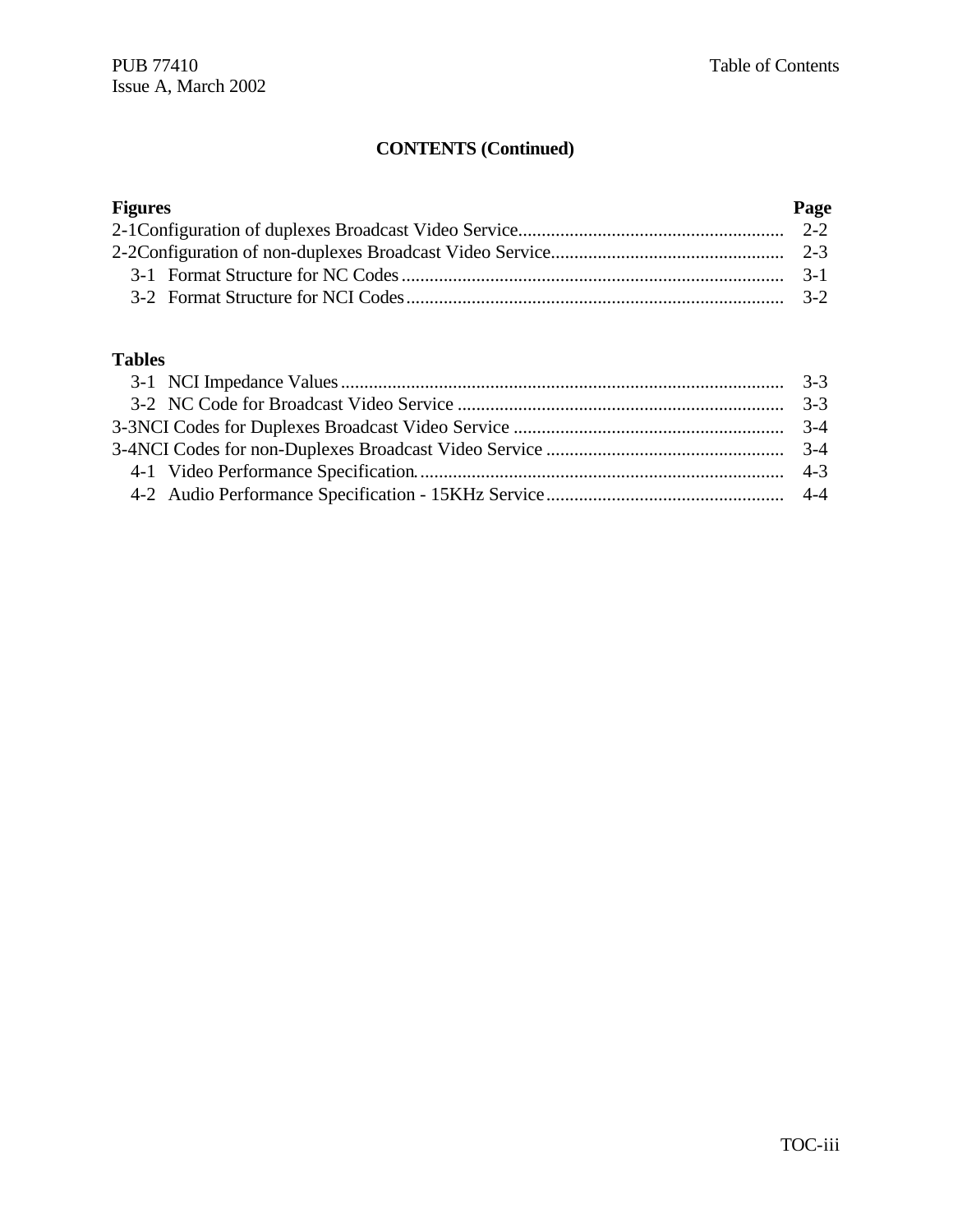# **Chapter and Section**

 $\overline{1}$ .

# Page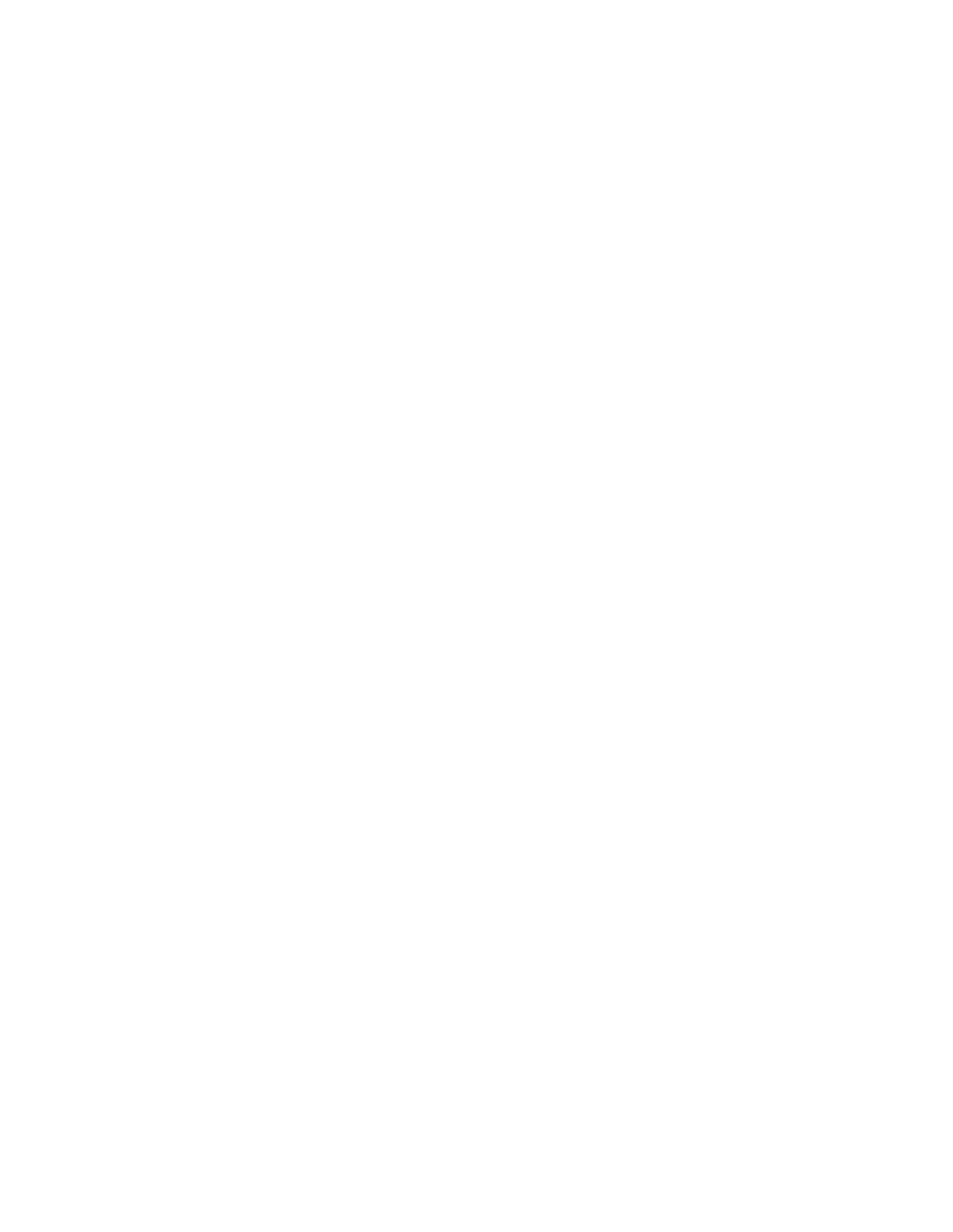#### **1. Introduction**

#### **1.1 General**

Technical Publication 77410, QWEST *Broadcast Video Service* provides information about Broadcast Video Service (TV-1). It furnishes sufficient technical detail to allow a customer to select one of the offered service interfaces to meet their requirements. For the Broadcast Video Service, QWEST will interface with the customer at the Network Interface (NI) with analog NTSC signals, and diplexed (zero, one or two) or non-diplexed (zero to four) audio channels. It is not the intent of this document to provide specific ordering information, but to describe the technical features of this service offering.

#### **1.2 Reason for Reissue**

This is a new publication. If it is reissued, the reason will be noted in this paragraph.

#### **1.3 Scope**

This publication presents the basic architecture to provide this service. It also contains the different options available for the Broadcast Video Service and the Network Channel (NC) and Network Channel Interface (NCI) codes to specify this service.

#### **1.4 Document Organization**

This publication is organized as follows;

Chapter 1 **Introduction** - provides the purpose and general information about this document Chapter 2 **Overview of Broadcast Video Service** - describes the service and its architecture Chapter 3 **Network Channel/Network Channel Interface Codes** - illustrates compatible NC and NCI code combination tables for ordering the services described in the chapter Chapter 4 **Specifications of Broadcast Video Service** - provides specifications of the Broadcast Video Service Chapter 5 **Maintenance** - provides customer and QWEST responsibilities in case of failure Chapter 6 **Definitions –** presents definitions of terms and list of Acronyms Chapter 7 **References** – refers to all the related documents and ordering procedures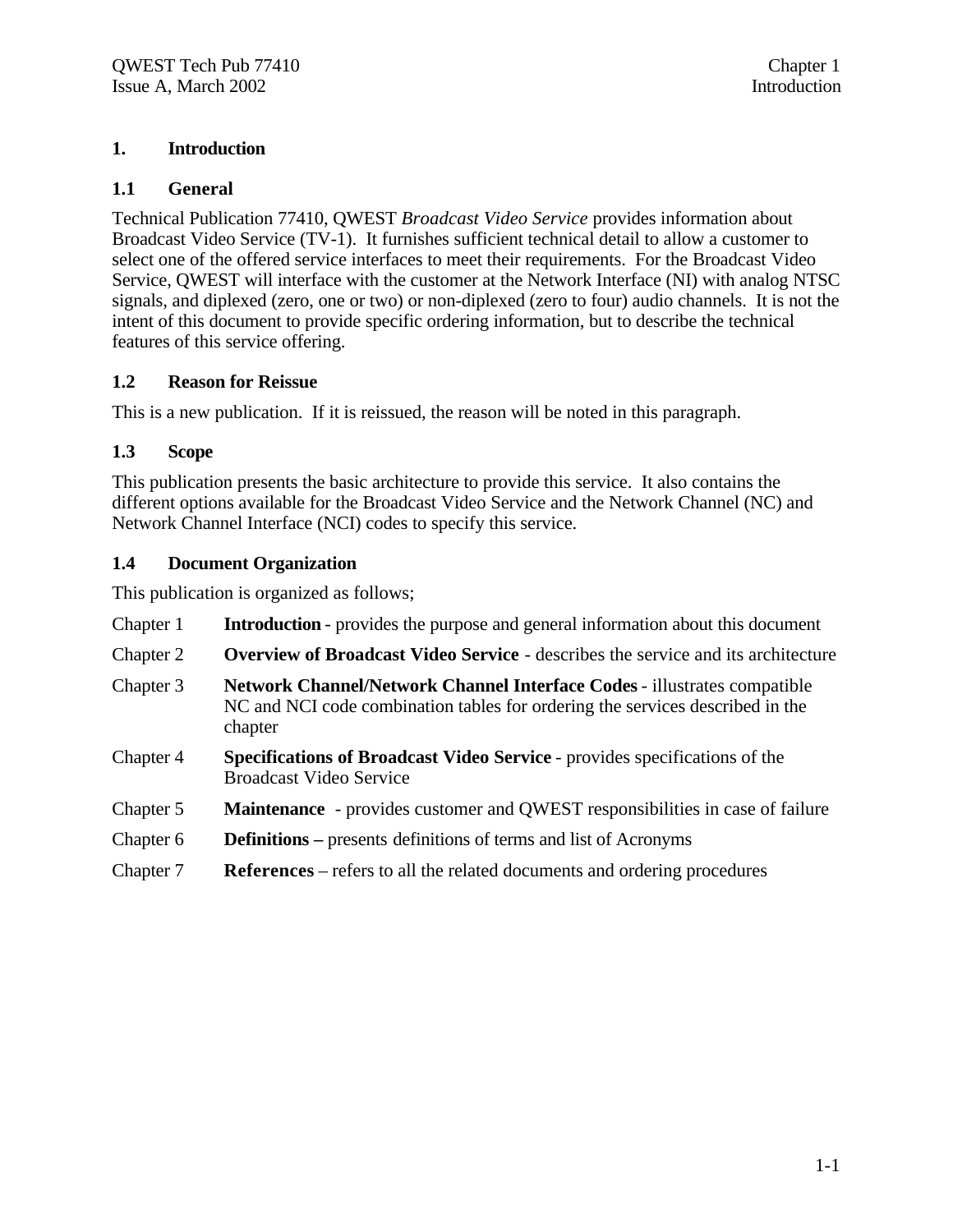|                | <b>Chapter and Section</b><br>Page |  |         |
|----------------|------------------------------------|--|---------|
| 2              |                                    |  |         |
|                | 2.1                                |  |         |
|                | 2.2                                |  |         |
|                | 2.3                                |  | $2 - 3$ |
|                | 2.4                                |  | $2 - 3$ |
| <b>Figures</b> |                                    |  |         |
|                |                                    |  |         |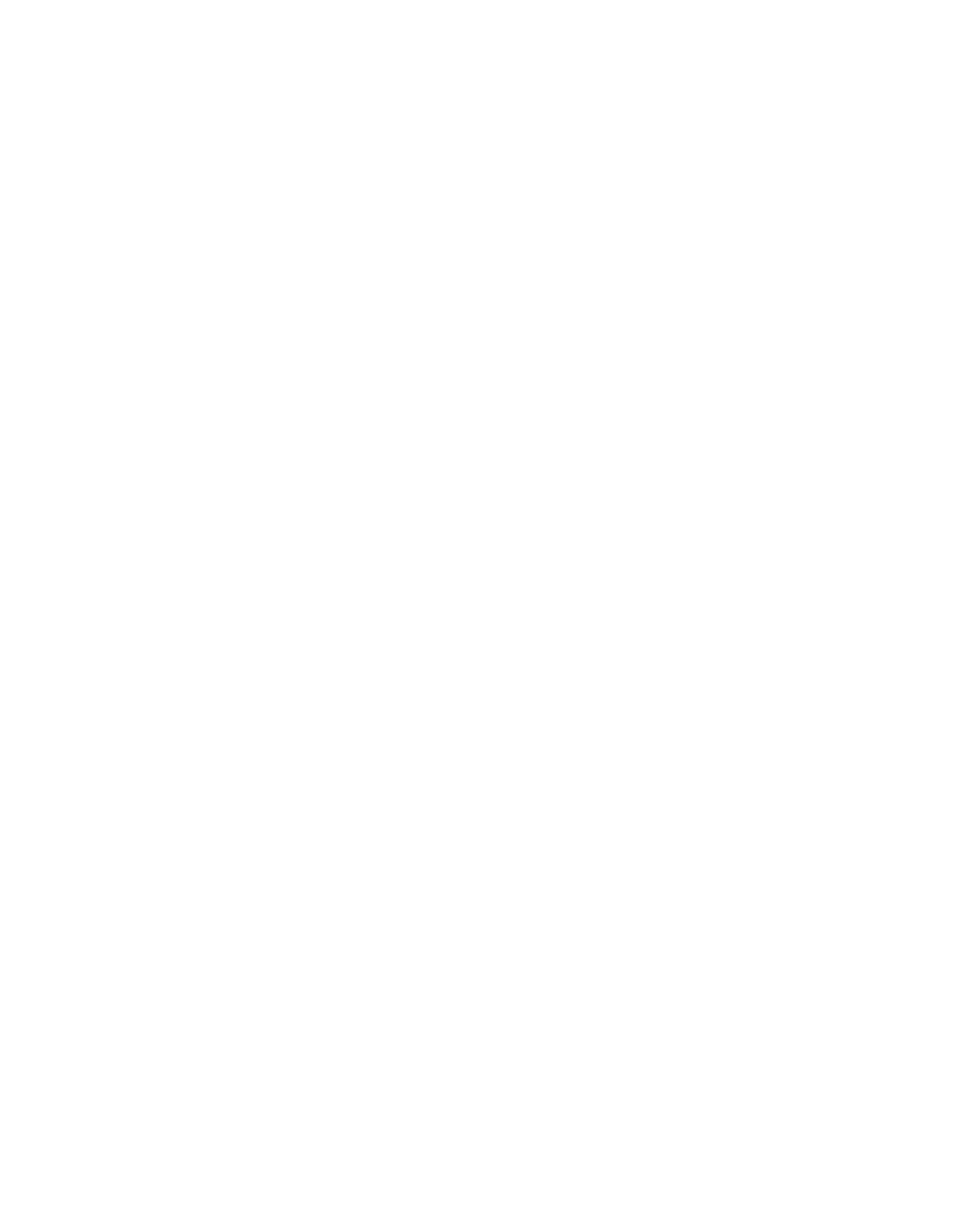#### **2 Overview of the Broadcast Video Service**

#### **2.1 Service Description**

QWEST's Broadcast Video Service provides capability for one-way transmission of a standard 525-line/60 - field monochrome or System M-National Television Systems Committee (M-NTSC) color video signal.

Broadcast Video service is provided with zero to four audio channels. These channels can be diplexed or non-diplexed. Diplexed service has audio channels transported with the video stream at specified subcarrier frequencies. In case of the non-diplexed signals, the video and audio channels are provided separately at the Network Interface (NI).

The diplexed service has the options of zero, one or two audio channels. The bandwidth of diplexed signals is 30 Hz to 6.6 MHz. Non-diplexed service has the option of zero to four audio channels with the bandwidth of 30 Hz to 4.2 MHz.

Broadcast Video Service is point-to-point, unidirectional service that is provided between;

- two customer premises within the service providers area, or
- customer premises and Point of Termination (POT) of another carrier.

#### **2.2 Network Architecture**

QWEST will provide an electrical interface and physical connection as described in this publication. The transport facilities will be on fiber optics between the end-user or carrier premises and the serving QWEST Central Office. When there are interoffice facilities required for greater distances, fiber optics will be used as well.

The customer will interface with QWEST transport facilities at the NI. This interface depends on the type of service chosen by the customer e.g., diplexed or non-diplexed, and the number of audio channels. The video interface will always be analog NTSC channel at 4.2 MHz or 6.6 MHz for non-diplexed or diplexed respectively. Please refer to Chapter 3 for NC and NCI codes, and Chapter 4 for further information on physical and electrical characteristics of the signals at the NI.

Diplexed service will have single physical interface for audio and video channels. The customer will own the device to separate audio and video channels. The configuration for this type of service is shown in Fig 2.1.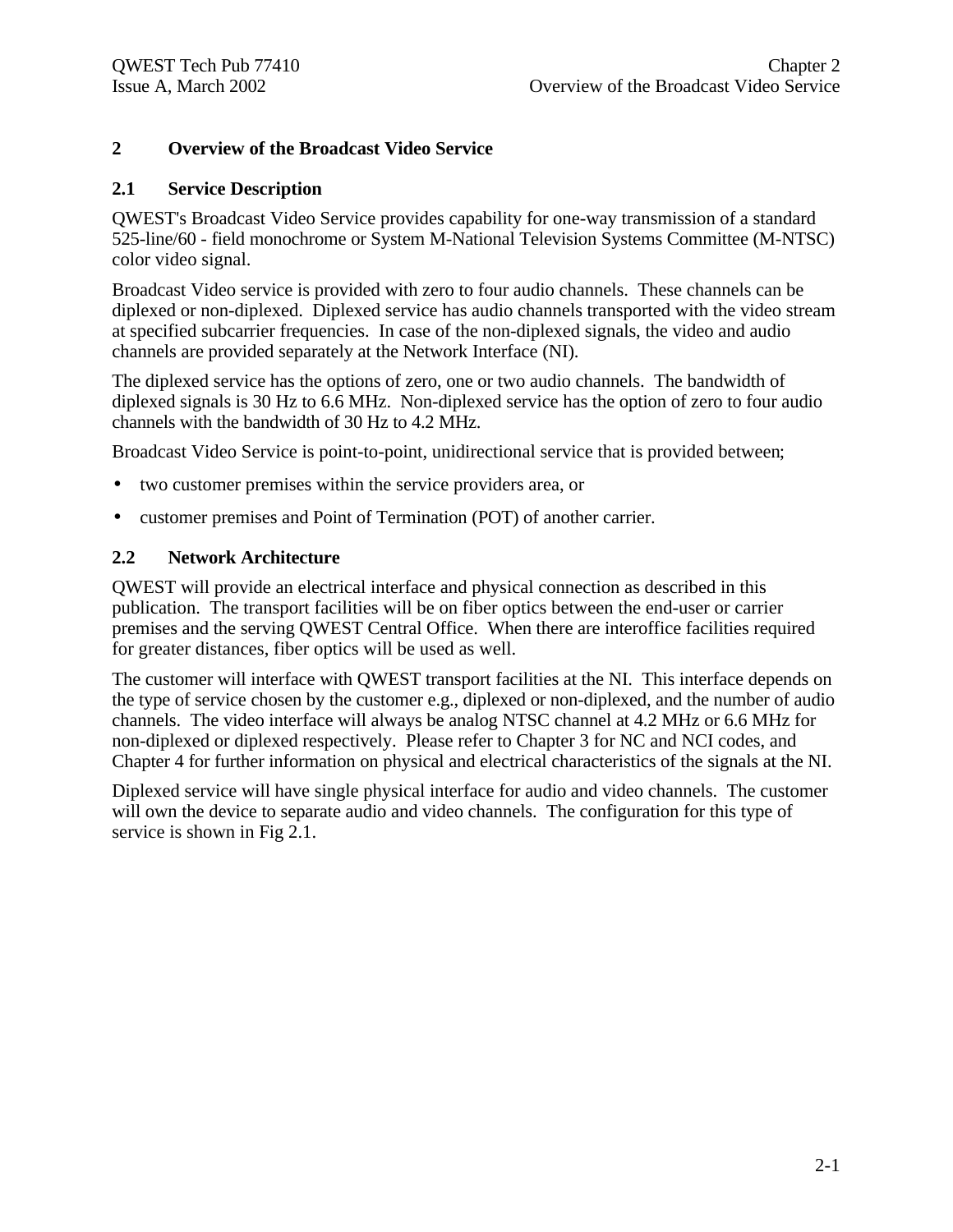

**Figure 2-1** Configuration of Diplexed Broadcast Video Service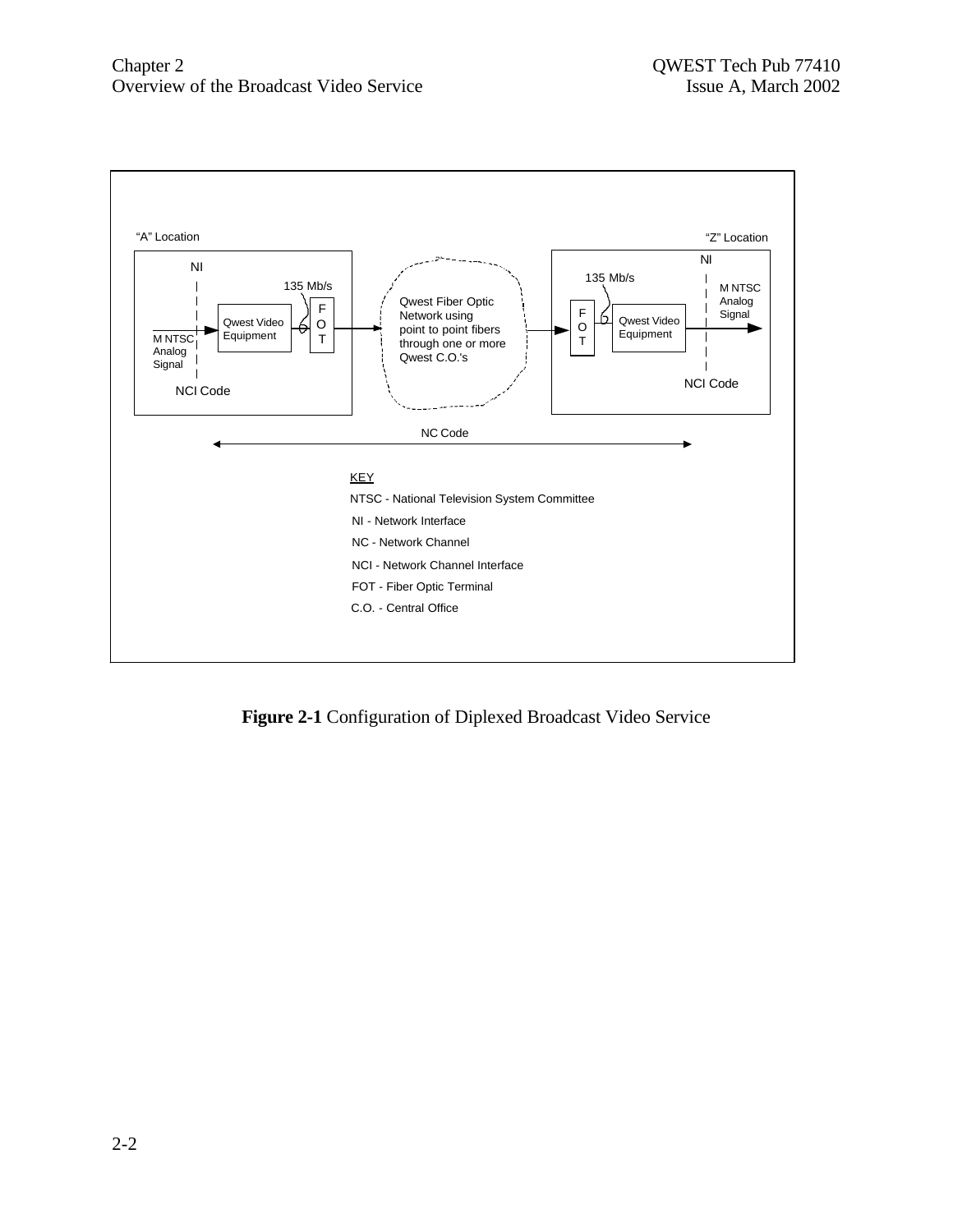Non-diplexed service will have single physical interface for video channel and one to four audio channel interfaces depending on the NCI codes chosen by the customer. Configuration for this type of service is shown in Fig 2.2.



**Figure 2-2** Configuration of non-diplexed Broadcast Video Service

#### **2.3 Availability**

Broadcast Video Service is tariffed in FCC No. 1. It is provided where facilities are available. At locations where facilities are not available, Special Construction, as set forth in Tariff FCC No. 2, may apply.

#### **2.4 Applications**

Applications for the Broadcast Video Service include but are not limited to full or part time broadcast or any other video application that may require this type of video and audio signals. This service provides a complete package with both video and audio transport.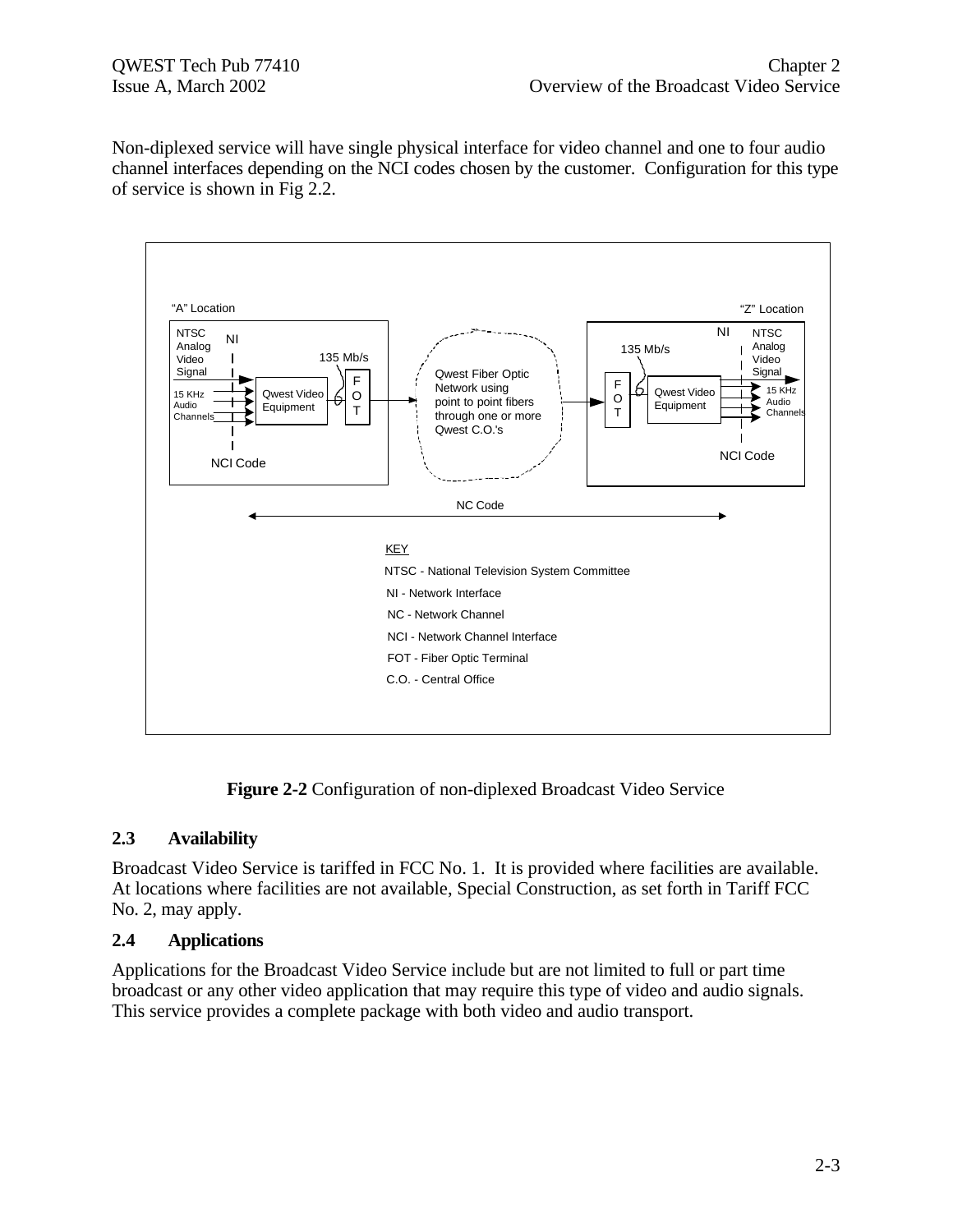|                | <b>Chapter and Section</b><br>Page |                                                                                                                          |            |
|----------------|------------------------------------|--------------------------------------------------------------------------------------------------------------------------|------------|
| 3.             |                                    |                                                                                                                          | $3-1$      |
|                | 3.1                                |                                                                                                                          | $3-1$      |
|                |                                    | 3.1.1                                                                                                                    | $3-1$      |
|                |                                    |                                                                                                                          | $3-1$      |
|                | 3.2                                |                                                                                                                          | $3-2$      |
|                |                                    | 3.2.1                                                                                                                    | $3-2$      |
|                |                                    |                                                                                                                          | $3-2$      |
|                | 3.3                                |                                                                                                                          | $3 - 3$    |
|                | 3.4                                |                                                                                                                          | $3-4$      |
| <b>Figures</b> |                                    |                                                                                                                          |            |
|                |                                    | $2.1$ F <sub>rance</sub> $\theta$ <sub>trans</sub> $\theta$ <sub>ra</sub> MC $\theta$ <sub>r</sub> $\theta$ <sub>r</sub> | $\gamma$ 1 |

| <b>Tables</b> |  |
|---------------|--|
|               |  |
|               |  |
|               |  |
|               |  |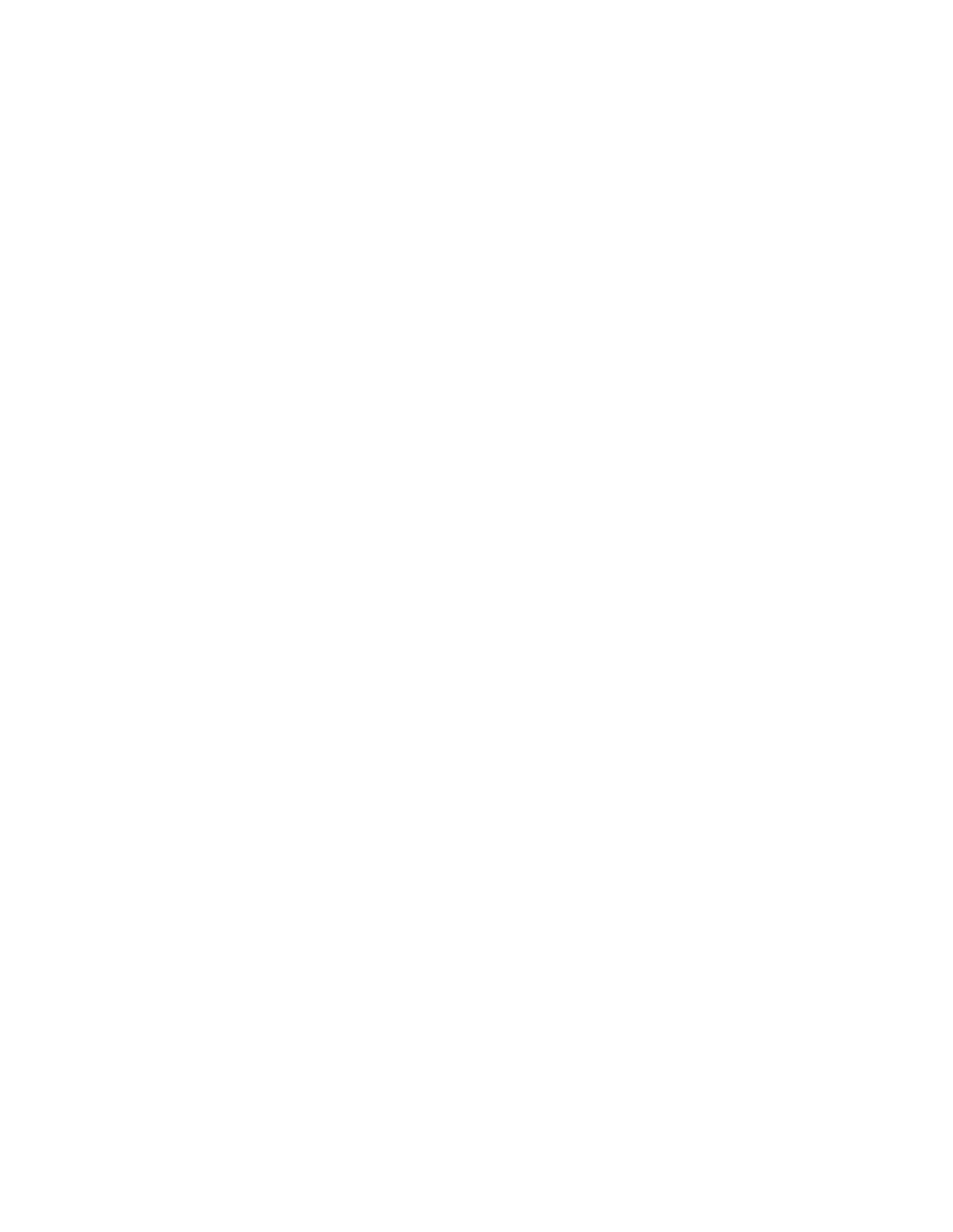#### **3. Network Channel/Network Channel Interface Codes**

#### **3.1 Network Channel (NC) Codes**

#### **3.1.1 General**

Network Channel (NC) codes are a part of the Telcordia COMMON LANGUAGE<sup>®</sup> code set. The NC code is used to identify a channel used with the service. This section identifies the available channels and their NC codes.

#### **3.1.2 Format**

An NC code is a four-character code with two data elements:

- Channel Code
- Optional Feature Code

The format is illustrated in Figure 3-1.

| Data Element              | Channel Code | Optional Feature Code |        |
|---------------------------|--------------|-----------------------|--------|
| <b>Character Position</b> |              |                       |        |
| Character Key             |              | $X$ or $-$            | X ∩r - |

**Network Channel Code**

 $X =$  Alphanumeric

 $=$  Hyphen

#### **Figure 3-1** Format Structure for NC Codes

The **Channel Code** (character positions 1 and 2) is a two-character alpha or alphanumeric code that describes the channel service in an abbreviated form. The channel code will frequently, but not always, be specified as the service code of the special service circuits or the transmission grade of the message trunk circuit. The NC channel code field is always filled.

The **Optional Feature Code** (character positions 3 and 4) is a two-character alpha or alphanumeric or hyphen code that represents the option codes available for each channel code. Varying combinations of this code will allow the customer to enhance the technical performance of the requested channel, or to further identify the type of service. It is also used to specify options such as conditioning, effective 4-wire, multiplexing, etc. The NC optional code field is always filled.

Further information about NC Codes may be found in ANSI T1.223-1997, *Information Interchange — Structure and Representation of Network Channel (NC) and Network Channel Interface (NCI) Codes for the North American Telecommunications System.*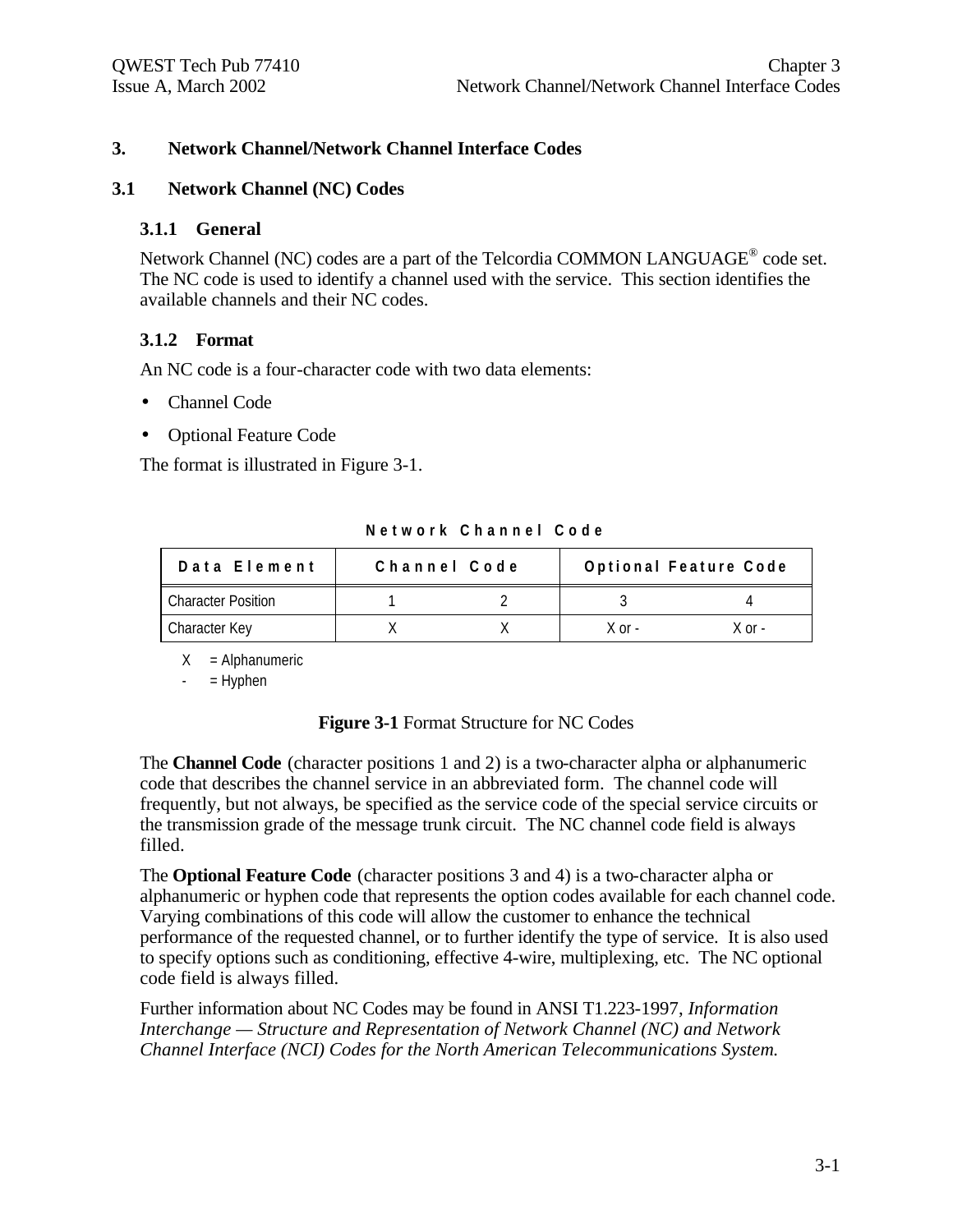### **3.2 Network Channel Interface (NCI) Codes**

#### **3.2.1 General**

Network Channel Interface (NCI) codes are a part of the COMMON LANGUAGE<sup>®</sup> code set. The NCI code is used to identify a network interface of a service in our mechanized systems.

#### **3.2.2 Format**

An NCI code is a maximum twelve-character code that consists of five (5) data elements:

- Total Conductors
- Protocol
- Impedance
- Protocol Options
- Transmission Level Point(s) (TLP) not required for this digital service.

The first three fields are required. The last two are optional. The format is illustrated in Figure 3-2.

| <b>Total Conductors</b> |   |   | Protocol |   | D |   | <b>Protocol Options</b> |   | D         |            | <b>TLP Level</b> |
|-------------------------|---|---|----------|---|---|---|-------------------------|---|-----------|------------|------------------|
|                         |   |   |          | М | e |   |                         |   | e         |            | ${\sf R}$        |
|                         |   |   |          | p |   |   |                         |   |           |            | e                |
|                         |   |   |          | e |   |   |                         |   |           | a          | C                |
|                         |   |   |          | d | m |   |                         |   | m         | n          | e                |
|                         |   |   |          | a |   |   |                         |   |           | S          |                  |
|                         |   |   |          | n |   |   |                         |   |           | m          | v                |
|                         |   |   |          | C | e |   |                         |   | e         |            | e                |
|                         |   |   |          | e |   |   |                         |   |           |            |                  |
|                         | ↑ | 3 | 4        | 5 | 6 | 7 | 8                       | 9 | 10        | 11         | 12               |
| N                       | Ν | Α | A        | Χ | ٠ | Χ | Χ                       | Χ | $\bullet$ | $X$ or $-$ | $X$ or -         |

**Network Channel Interface Code**

 $A = Alpha$ 

 $N =$  Numeric

 $X =$  Alphanumeric

- = Delimiter (normally a period)
- $-$  = Hyphen

#### **Figure 3-2** Format Structure for NCI Codes

**Total Conductors** (character positions 1 and 2) is a two-character numeric code that represents the total number of physical conductors (e.g., wires or fibers) required at the interface.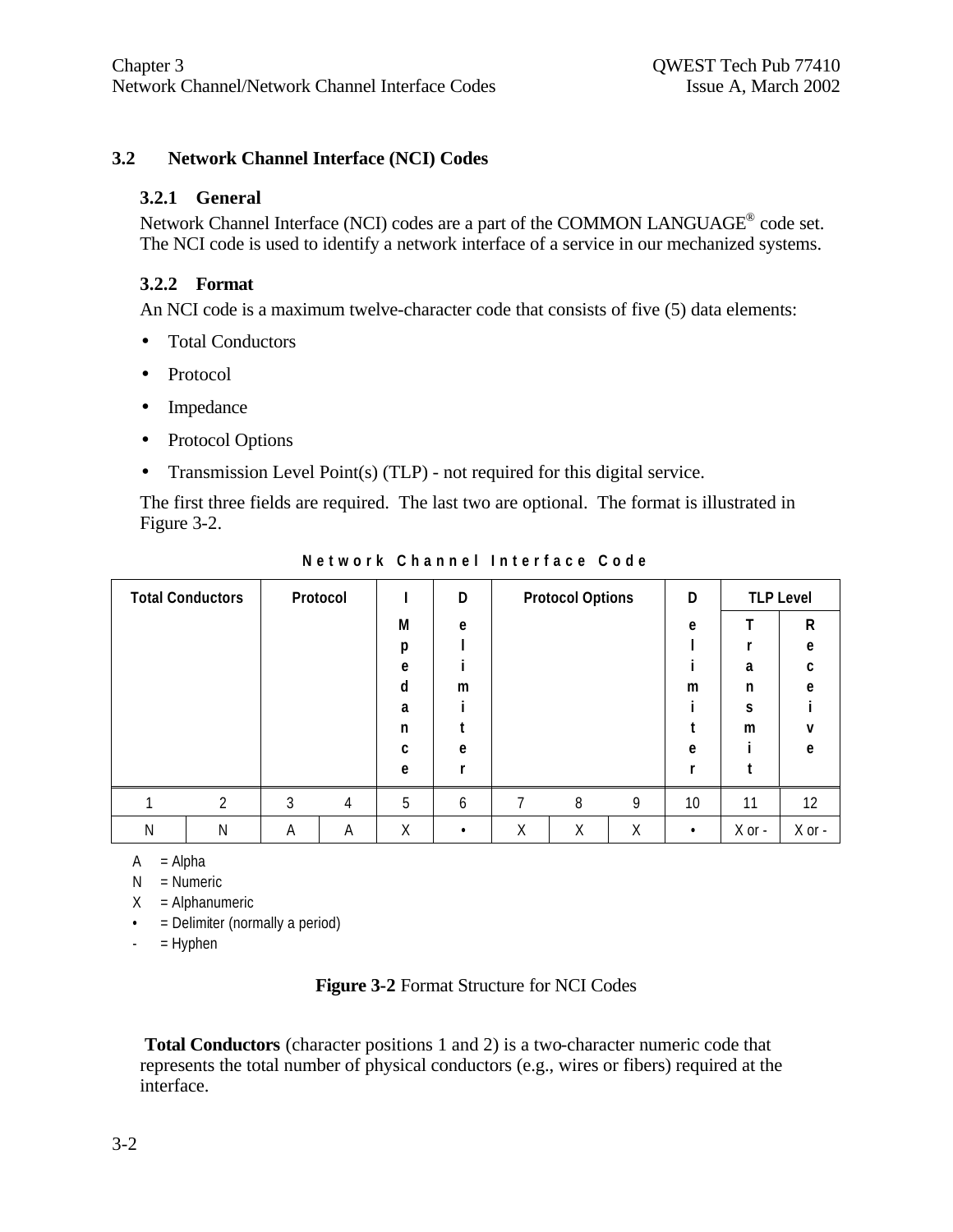**Protocol** (character position 3 and 4) is a two-character alpha code that defines requirements for the interface regarding signaling/transmission.

**Impedance** (character position 5) is a one-character alpha or numeric code representing the nominal reference impedance that will terminate the channel for the purpose of evaluating transmission performance. Values are listed in Table 3-1.

| Impedance in Ohms<br>(Character Position 5) |      |  |
|---------------------------------------------|------|--|
| Data Value                                  | Code |  |
| 75                                          |      |  |

**Table 3-1** NCI Impedance Values

**Protocol Options** (character positions 7, 8, and 9) is a one to three-character alpha, numeric, or alphanumeric code that describes additional features (e.g., bit rate or bandwidth) on the Protocol to be used. It is an optional field that is always left justified.

#### **3.3 Available NC Code for Broadcast Video Service**

QWEST provides one NC code as an option on the Broadcast Video Service. This code is presented in Table 3-2.

| Table 3-2 | NC Code for Broadcast Video Service |
|-----------|-------------------------------------|
| NC Code   | <b>Description</b>                  |

| <b>NC Code</b> | <b>Description</b>                                                                |
|----------------|-----------------------------------------------------------------------------------|
| TV- -          | One-way transmission and the<br>associated audio channel of 15<br>kHz, or better. |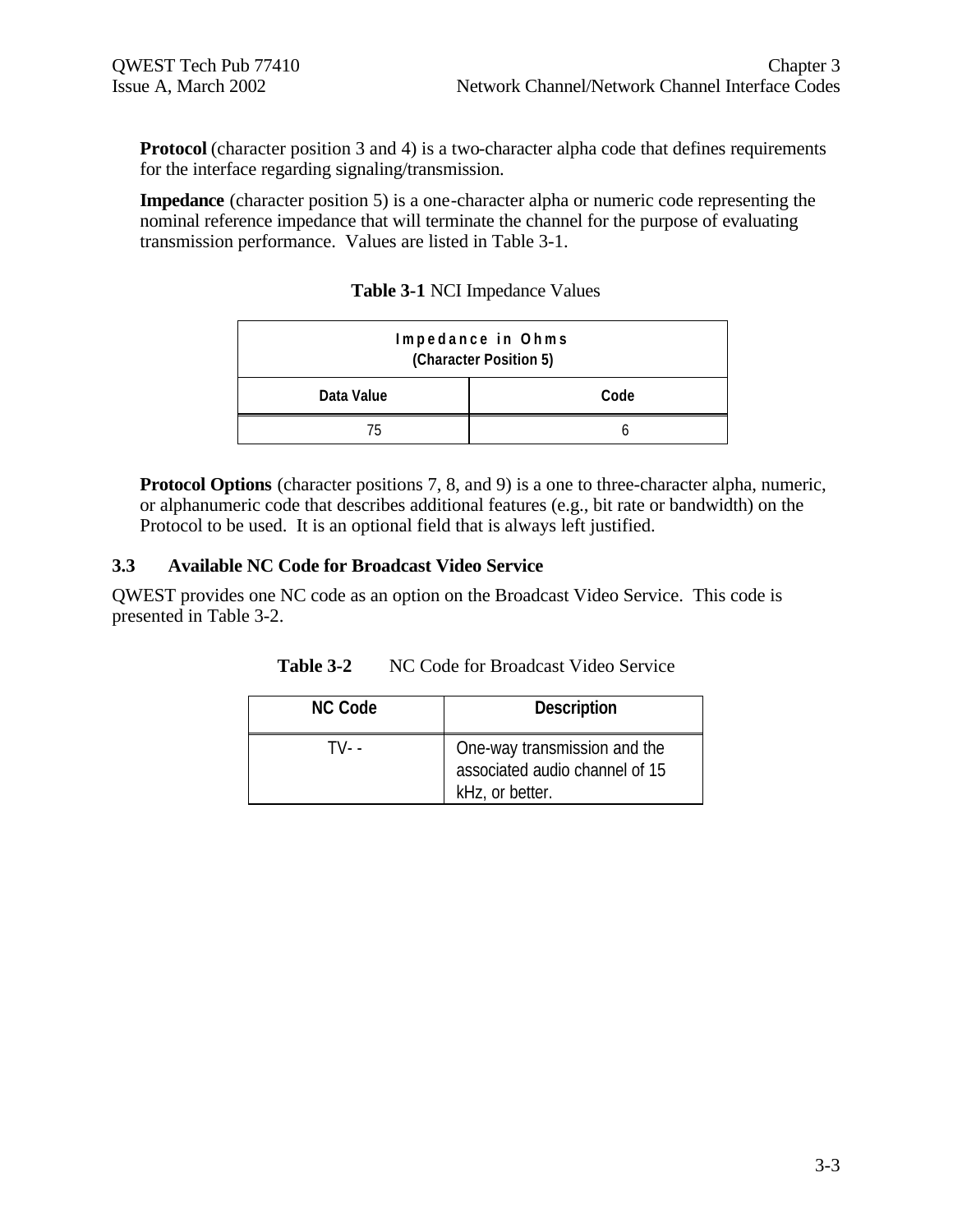#### **3.4 Available NCI Codes for Broadcast Video Service**

There are three options to choose from in the case of diplexed Broadcast Video Services. The NCI codes for these options are given in Table 3-2.

| <b>NCI Code</b> | <b>Description</b>                     | Location                                                    |
|-----------------|----------------------------------------|-------------------------------------------------------------|
| 2TV6.0          | Video Channel with no Audio            | End User<br><b>Access Provider</b><br><b>Central Office</b> |
| 2TV6.1          | Video Channel with one 15 kHz<br>Audio | End User<br><b>Access Provider</b><br><b>Central Office</b> |
| 2TV6.2          | Video Channel with two 15 kHz<br>Audio | End User<br><b>Access Provider</b><br><b>Central Office</b> |

**Table 3-3** NCI Codes for Diplexed Broadcast Video Service

The NCI codes for non-diplexed Broadcast Video Service are given in Table 3-3.

| <b>NCI Code</b> | <b>Description</b>                                | Location                                                    |
|-----------------|---------------------------------------------------|-------------------------------------------------------------|
| 04TV6.15A       | One Video and One 15 kHz Audio<br>Channel         | End User<br><b>Access Provider</b><br><b>Central Office</b> |
| 06TV6.15A       | One Video and Two 15 kHz Audio<br><b>Channels</b> | End User<br><b>Access Provider</b><br><b>Central Office</b> |
| 08TV6.15A       | One Video and Three 15 kHz<br>Audio Channels      | End User<br><b>Access Provider</b><br><b>Central Office</b> |
| 10TV6.15A       | One Video and Four 15 kHz Audio<br>Channels       | End User<br><b>Access Provider</b><br><b>Central Office</b> |

**Table 3-4** NCI Codes for Non-Diplexed Broadcast Video Service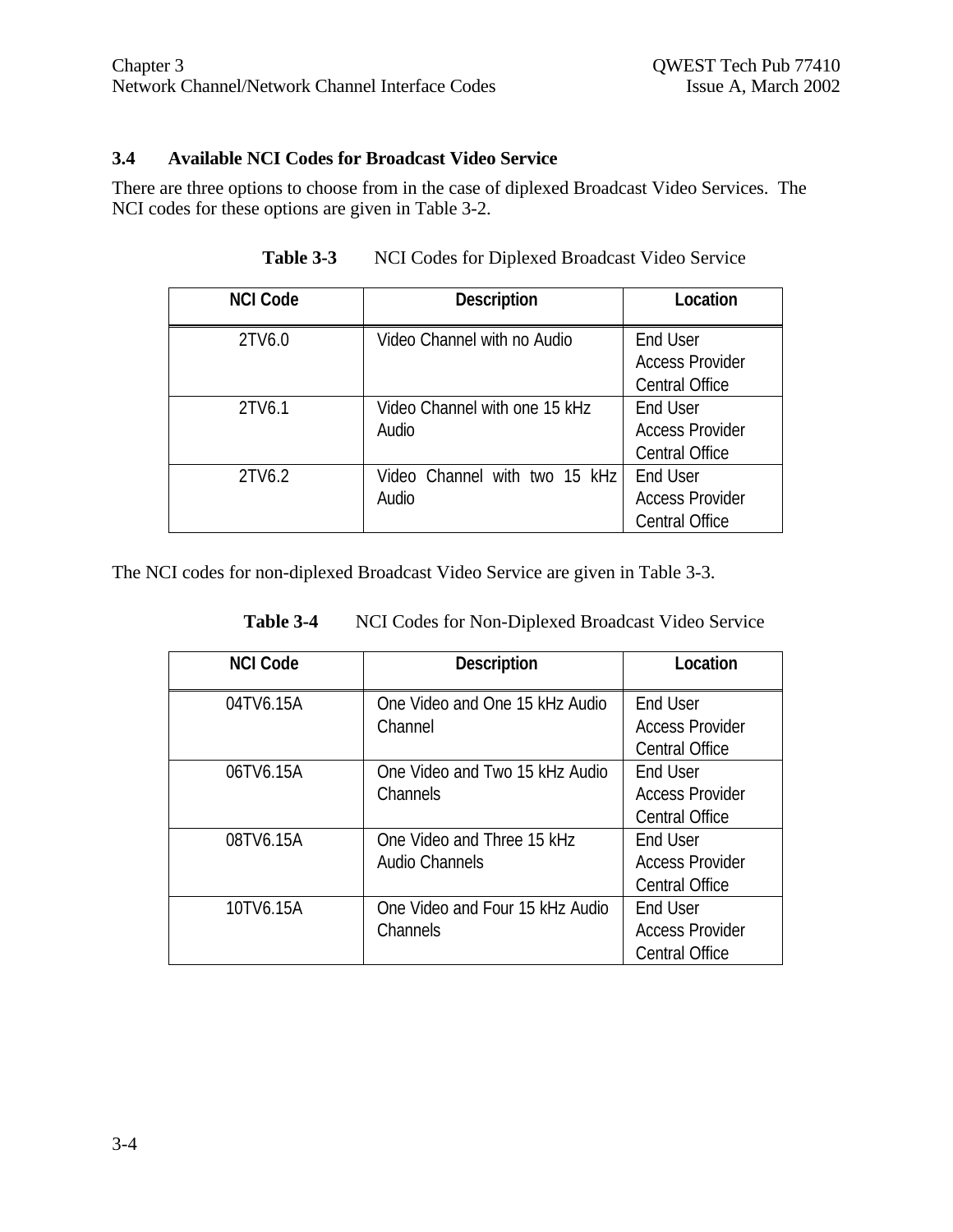# **Chapter and Section Page**

| 4. |     |  |
|----|-----|--|
|    |     |  |
|    |     |  |
|    | 4.3 |  |
|    |     |  |
|    |     |  |
|    |     |  |

# **Tables**

| $4 - 1$ | $4 - 3$ |
|---------|---------|
| $4 - 2$ | $4 - 4$ |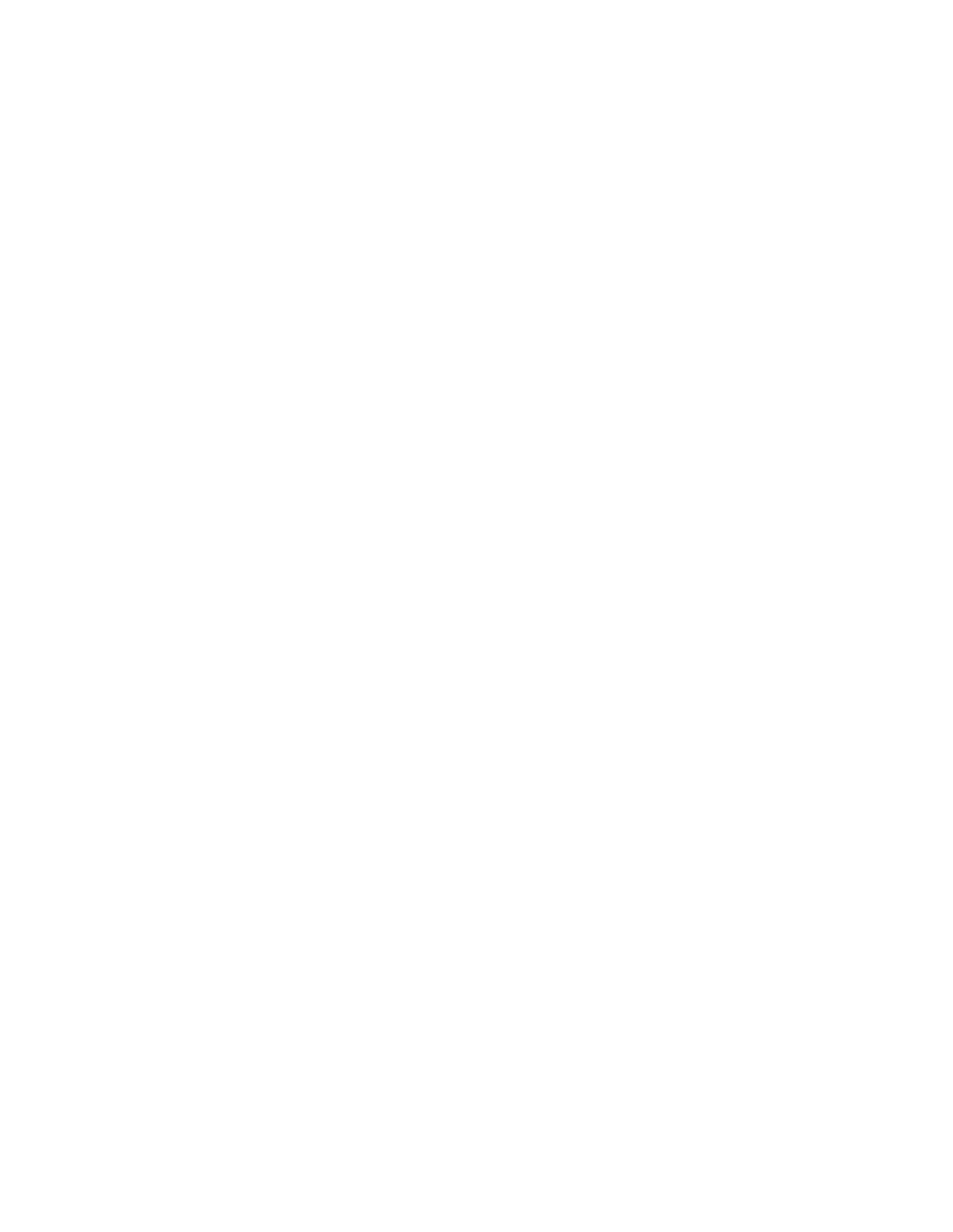# **4. Specifications**

This chapter provides the physical and electrical specifications of the video and audio signals for QWEST's Broadcast Video Service. The video and audio signal characteristics are specified in the ANSI T1.502, SMPTE 170M, EIA/TIA-250-C and ANSI T1 505.

### **4.1 Composite Video and associated audio channels**

The most widely used composite NTSC signals in the United States is created by multiplexing the color signals (Red, Green and Blue) to form the brightness signal known as Luminance (Y) signal. Mathematically, Y is defined as

$$
Y = 0.30 \times R + 0.59 \times G + 0.11 \times B
$$

Where R, G and B represent Red, Green and Blue colors respectively.

The weights associated with color signals depend on the sensitivity of human eye towards the color. The luminance signal is obtained to ensure that the color signals are compatible with the black and white television sets. It also assists in reducing the required bandwidth of the video signal.

The Broadcast Video Service provides the option of diplexed or non-diplexed 15kHz audio channels with one video channel. These options are discussed in Chapter 2 of this document.

Physical and electrical interface specifications for both video and audio channels for the Broadcast Video Service are given in the following sections of this document.

### **4.2 Physical Interface Specification**

The physical interface for video is a 75-ohm unbalanced coaxial cable using a standard BNC (Bayonet) connector. This should be useable to handle the frequencies of up to 750 MHz. The coaxial connector shall meet the requirements listed in MIL-STD-39012. The physical interface for audio is a two-wire type 310, XLR or other suitable audio connector with a 600 ohms impedance characteristic. Customer should verify with QWEST before using a specific type of connector.

# **4.3 Electrical Interface Specifications**

The customer shall provide a standard electrical input signal using the appropriate cable connection to the QWEST network equipment. The requirements for electrical interface for QWEST Broadcast Video Service are given in the following sections.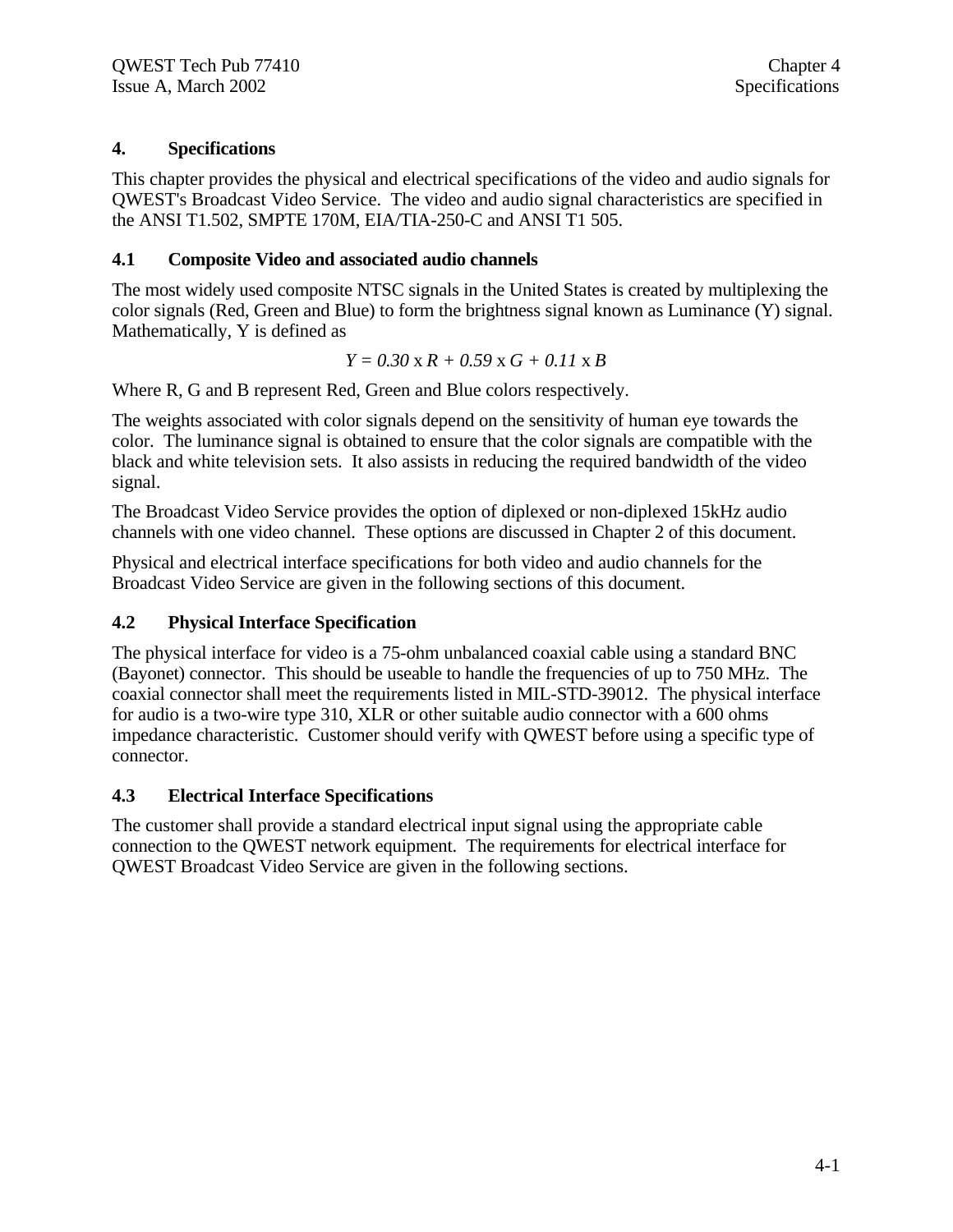# **4.3.1 Video Signals**

The electrical specifications for the Broadcast Video Service are given in table 4-1.

| Parameter                                 | Specification                              |
|-------------------------------------------|--------------------------------------------|
| Signal-to-Weighted-Random-Noise Ratio     | > 67 dB (10KHz to 4.2MHz)                  |
| Signal-to-Low-Frequency-Noise Ratio       | > 53 dB (0 to 10KHz)                       |
| Signal-to-Periodic-Noise Ratio            | > 67 dB (300Hz to 4.2MHz)                  |
| Frequency Response                        |                                            |
| $0.1$ MHz                                 | +0.7 to -0.7 IRE units                     |
| $0.5$ MHz                                 | $+0.7$ to $-0.7$ IRE units                 |
| 1.0 MHz                                   | $+0.9$ to $-0.9$ IRE units                 |
| 2.0 MHz                                   | +1.0 to -1.0 IRE units                     |
| 3.0 MHz                                   | $+1.2$ to $-1.1$ IRE units                 |
| 3.58 MHz                                  | $+0.6$ to $-0.6$ IRE units                 |
| 4.2 MHz                                   | $+1.2$ to -1.1 IRE units                   |
| Chrominance to Luminance Gain Inequality  | $<$ $\pm$ 2 IRE units                      |
| Chrominance to Luminance Delay Inequality | $< \pm 20$ ns                              |
| Line-Time Waveform Distortion             | < 0.5 IRE unit peak-to-peak                |
| Field-Time Waveform Distortion            | < 3 IRE units peak-to-peak                 |
| Short Time Waveform Distortion            | < 2.0 percent                              |
| Long-Time Waveform Distortion             | < 8 IRE units peak, 3 second settling time |
| <b>Insertion Gain</b>                     | +5.9 to -5.5 IRE units                     |
| Insertion-Gain Variation                  |                                            |
| Hourly                                    | < ±1.7 IRE units                           |
| Over one second                           | $<$ $\pm$ 1.2 IRE units                    |
| Luminance Nonlinearity                    | < 2 IRE units                              |
| Differential Gain                         | < 2 IRE units or 2 percent                 |
| Differential Phase                        | $< 0.7$ degree                             |
| Chrominance to Luminance Intermodulation  | < 1 IRE unit                               |
| Chrominance Non-Linear Gain               |                                            |
| 20-IRE-unit chroma signal                 | < ±1 IRE unit                              |
| 80-IRE-unit chroma signal                 | < ±1 IRE unit                              |
| Chrominance Non-Linear Phase              | < 1.0 degree                               |
| Dynamic Gain of Picture Signal            | < 2 IRE units                              |
| Dynamic Gain of Synchronizing Signal      | < 1.2 IRE units                            |

**Table 4.1** Video Performance Specifications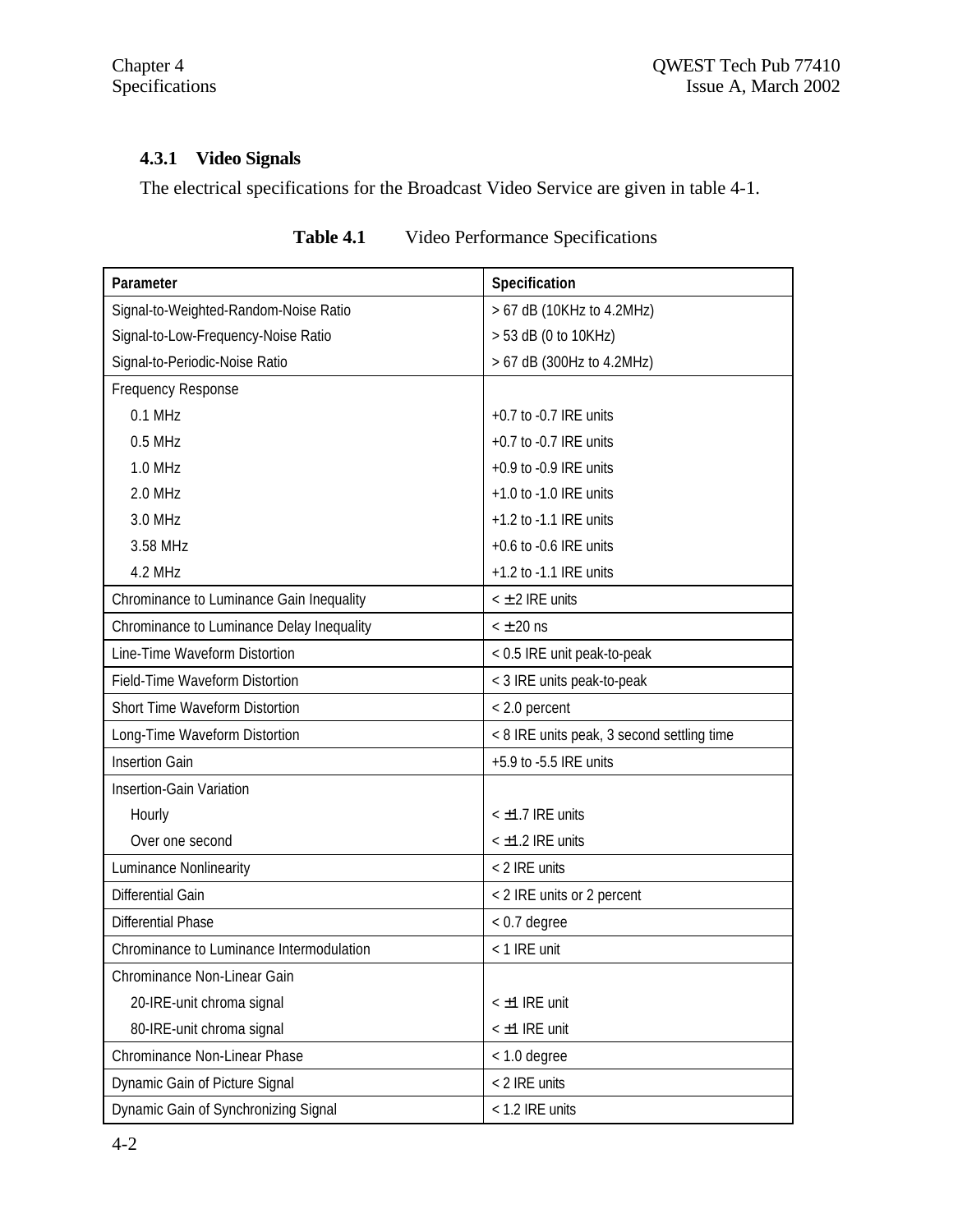| <b>Transient Synchronizing Signal Nonlinearity</b> | $<$ 1.0 IRE units |
|----------------------------------------------------|-------------------|
| Video Frame Jitter                                 | $< 7$ ns          |
| Availability of Video Service                      | > 99.99 percent   |

#### **4.3.2 Audio Signals**

As mentioned earlier, the QWEST Broadcast Video Service provides customers with the option of ordering 1 to 4 audio channels with one video channel. These audio channels can be diplexed or non-diplexed. Customer will provide the equipment to separate the audio and video channels incase diplexed service is ordered. Table 4.4 provides the electrical characteristics of the audio channels at 15 KHz.

#### **Table 4.2** Audio Performance Specification – 15 KHz Service

| Parameter                                                     | Specification              |
|---------------------------------------------------------------|----------------------------|
| Signal to Idle Channel Noise Ratio                            | (50 Hz to 15 KHz)          |
| Type A                                                        | $> 66$ dB, min             |
| <b>Total Harmonic Distortion</b>                              | 0.5 percent                |
| Frequency Response (relative to reference level at 400 Hz)    |                            |
| 50 Hz to 100 Hz                                               | $+0.5$ to $-1.0$ dB        |
| 100 Hz to 7.5 KHz                                             | $+0.5$ to $-0.5$ dB        |
| 7.5 KHz to 15 KHz                                             | $+0.5$ to $-1.5$ dB        |
| <b>Insertion Gain</b>                                         | $0 dB \pm 0.5 dB$          |
| Gain Difference Between Channels (relative to first channel)  |                            |
| 50 Hz to 100 Hz                                               | $< 1.0$ dB                 |
| 100 Hz to 7.5 KHz                                             | $< 0.5$ dB                 |
| 7.5 KHz to 15 KHz                                             | $< 1.0$ dB                 |
| Phase Difference Between Channels (relative to first channel) |                            |
| 50 Hz to 100 Hz                                               | < 10 degrees               |
| 100 Hz to 7.5 KHz                                             | < 3 degrees                |
| 7.5 KHz to 15 KHz                                             | < 10 degrees               |
| Crosstalk Coupling Between Channels *                         | < -56 dB (50 Hz to 15 KHz) |
| Audio-to-Video Time Differential Range                        | < 25 ms lead, 40 ms lag    |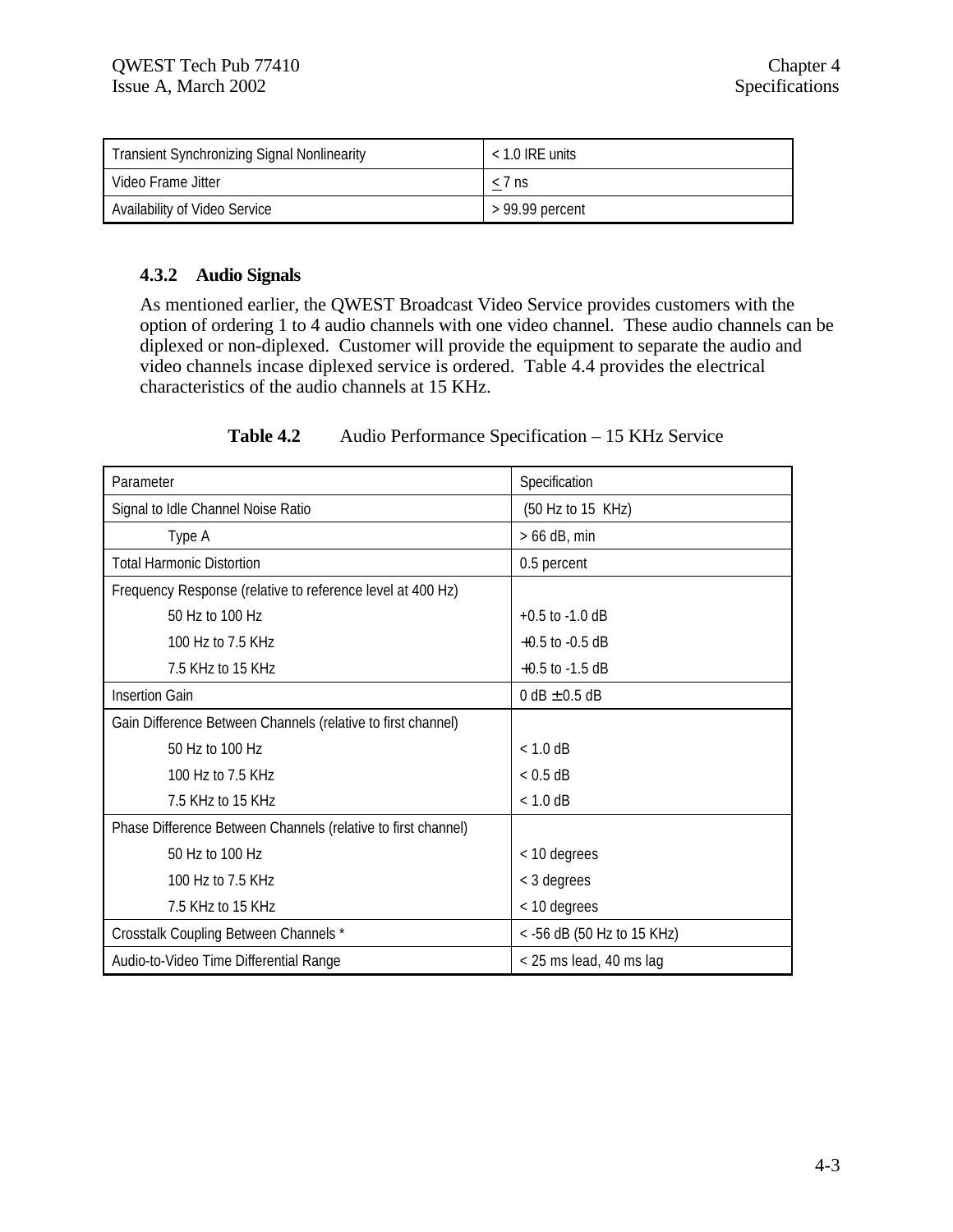# **Chapter and Section Page**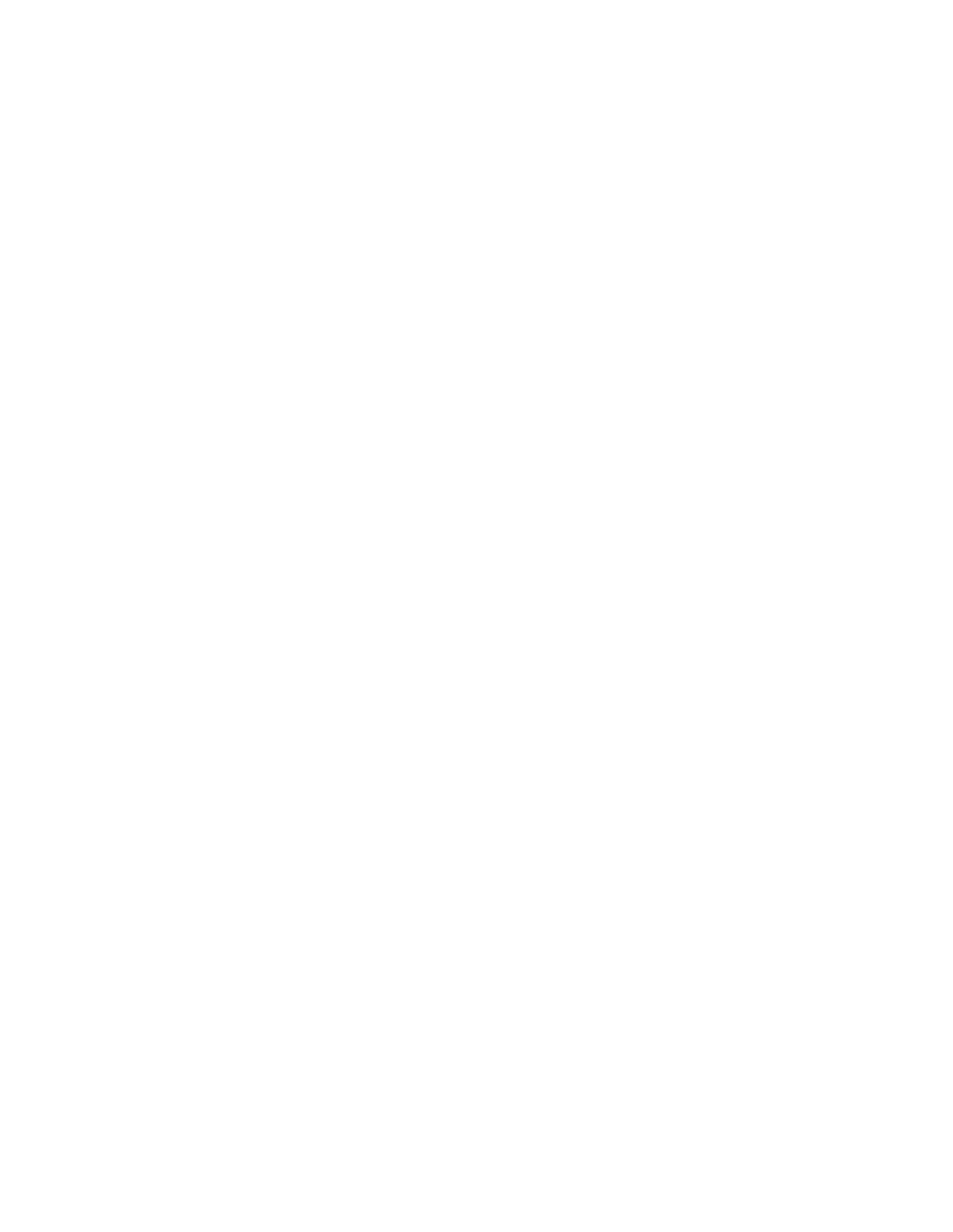#### **5. Maintenance**

#### **5.1 Customer Responsibilities**

The customer is responsible for all equipment and cable on the customer side of the network interface in accordance with the procedures outlined in this document.

The customer or their agent must sectionalize the trouble and verify that the trouble is not in the customer owned equipment or cable before calling the QWEST Customer Service Center.

If the trouble is isolated to the customer owned equipment or cable, the customer is responsible for clearing the trouble and restoring the service to normal. QWEST will not be responsible for clocking or synchronization of any customer service applied to this interface.

#### **5.2 QWEST Responsibilities**

QWEST is responsible for all equipment and cable on its side of the network interface at the customer's location. The performance parameters for this service are based on the specifications for different types of the service as indicated in Chapter 4 of this document.

QWEST is responsible for maintaining the transmission facility between customer locations that may include an interoffice facility.

QWEST will furnish the customer a trouble reporting number and will initiate action to clear customer trouble within a period of twenty (20) minutes after receiving the trouble report.

QWEST is committed to a four (4) hour maximum service restoration time in the event of a service interruption due to an electronic component failure, with a two (2) hour objective. If the trouble is caused by a cable failure, the maximum restoration time is eight (8) hours.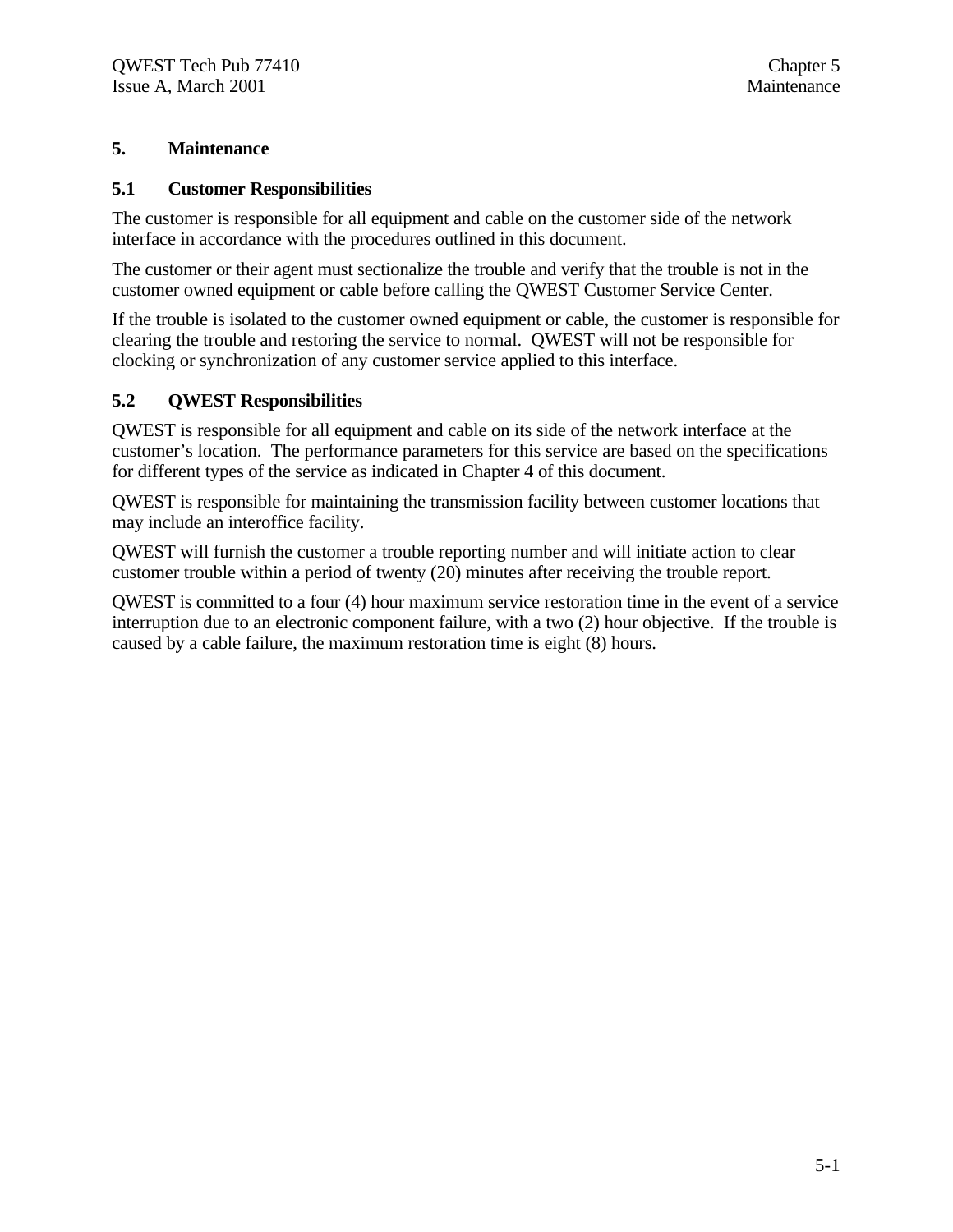# **Chapter and Section**

# Page

|  |  | $h - 3$ |
|--|--|---------|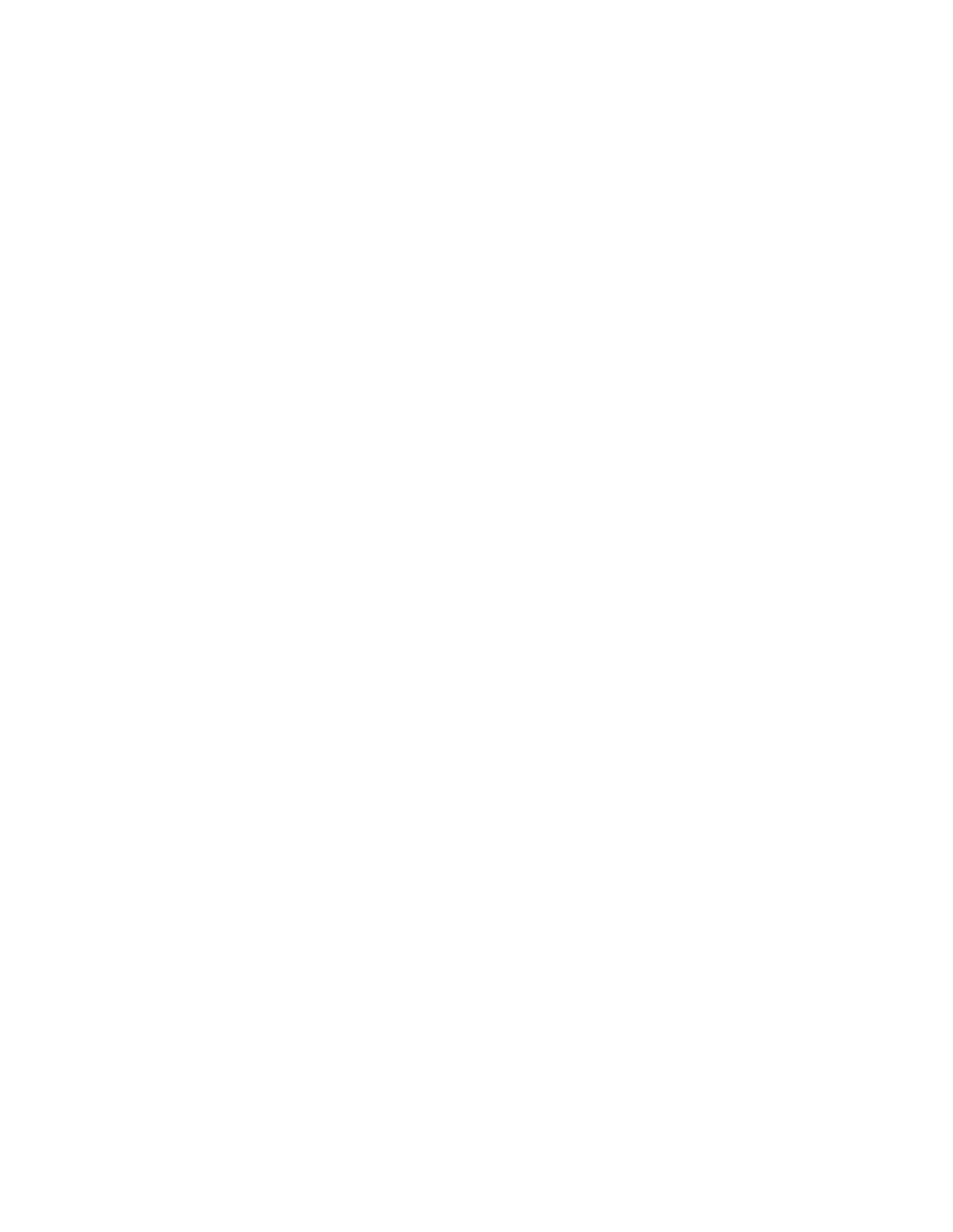# **6. Definitions**

# **6.1 Acronyms**

| ac             | alternating current                                                                                 |
|----------------|-----------------------------------------------------------------------------------------------------|
| AC             | <b>Access Customer</b>                                                                              |
| <b>ANSI</b>    | <b>American National Standards Institute</b>                                                        |
| AP             | <b>Active Picture</b>                                                                               |
| <b>BIT</b>     | <b>Binary Digit</b>                                                                                 |
| <b>BNC</b>     | Bayonet Coaxial Connector, meeting Interface Dimensions for Coaxial-<br>connectors in MIL-STD-3484A |
| bps            | Bits Per Second (Now bit/s)                                                                         |
| <b>BSCL</b>    | Bell System Common Language <sup>®</sup>                                                            |
| <b>BW</b>      | Bandwidth                                                                                           |
| CO             | <b>Central Office</b>                                                                               |
| <b>COE</b>     | Central Office Equipment                                                                            |
| <b>CRC</b>     | <b>Cyclic Redundancy Check</b>                                                                      |
| dB             | Decibel                                                                                             |
| dBm            | Decibel reference to one milliwatt                                                                  |
| dc             | <b>Direct Current</b>                                                                               |
| <b>EFS</b>     | <b>Error Free Seconds</b>                                                                           |
| <b>EIA</b>     | <b>Electronic Industries Association</b>                                                            |
| EU             | End User                                                                                            |
| <b>FOT</b>     | <b>Fiber Optic Terminal</b>                                                                         |
| Gbit/s         | Gigabit per Second                                                                                  |
| <b>GHz</b>     | Gigahertz                                                                                           |
| <b>IEC</b>     | Interexchange Carrier (or IC)                                                                       |
| <b>IEEE</b>    | Institute for Electrical and Electronic Engineers                                                   |
| <b>IRE</b>     | Institute of Radio Engineers                                                                        |
| kbit/s         | kilobits per second $(1,000 \text{ bit/s})$                                                         |
| <b>LATA</b>    | Local Access and Transport Area                                                                     |
| Mbit/s         | Megabit per Second                                                                                  |
| mV             | Millivolt                                                                                           |
| NC             | Network Channel                                                                                     |
| <b>NCI</b>     | <b>Network Channel Interface</b>                                                                    |
| N <sub>I</sub> | Network Interface                                                                                   |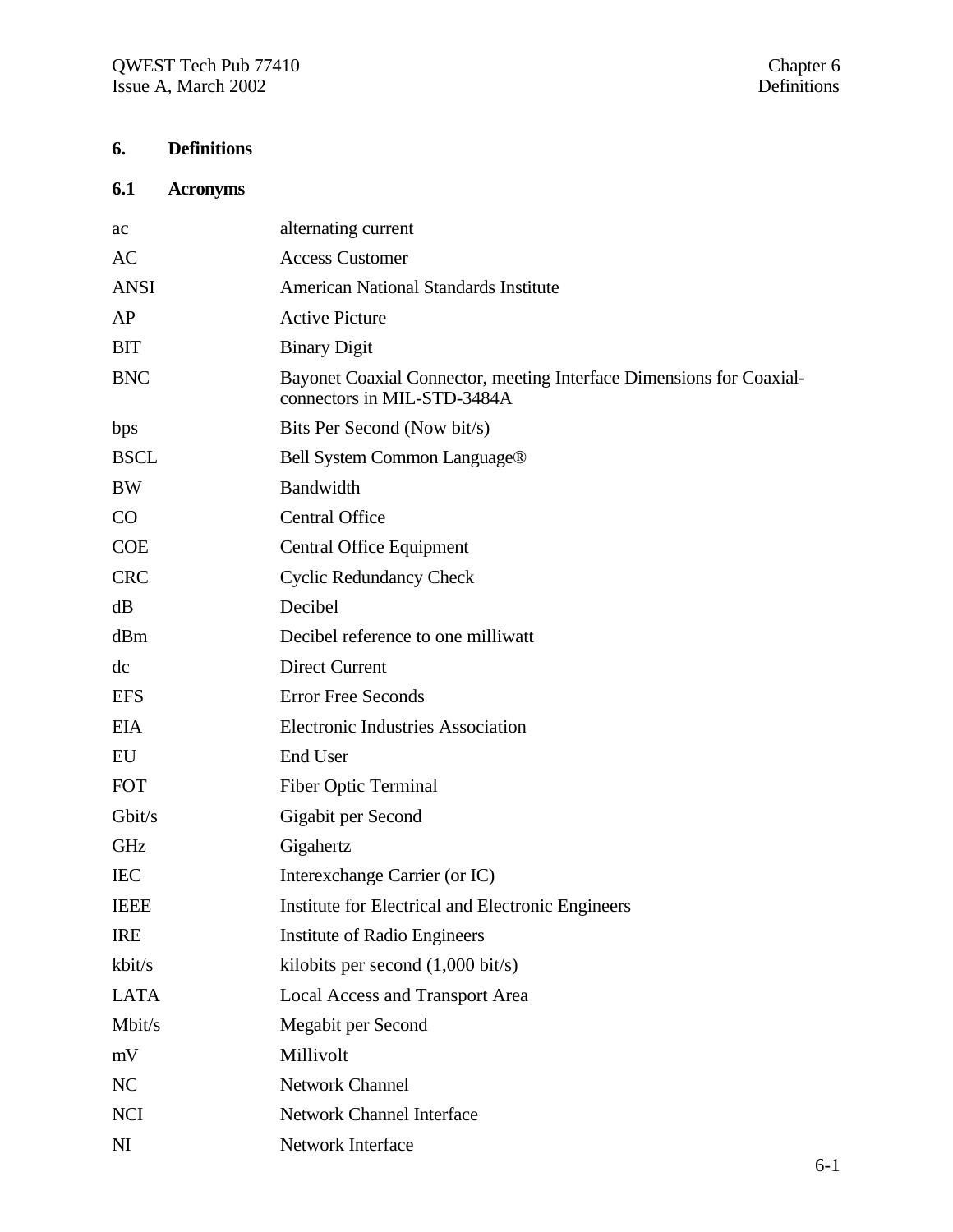#### Chapter 6 QWEST Tech Pub 77410 Definitions Issue A, March 2002

| <b>NRZI</b>  | Non-Return to Zero Inverted                        |
|--------------|----------------------------------------------------|
| ns           | Nanosecond                                         |
| <b>NTSC</b>  | <b>National Television Systems Committee</b>       |
| <b>POP</b>   | Point of Presence                                  |
| ps           | Picosecond                                         |
| <b>SDI</b>   | Serial Digital Interface                           |
| <b>SMPTE</b> | Society of Motion Picture and Television Engineers |
| <b>TIA</b>   | <b>Telecommunications Industry Association</b>     |
| <b>TLP</b>   | <b>Transmission Level Point</b>                    |
| <b>TOC</b>   | <b>Table of Contents</b>                           |
| UI           | Unit Interval                                      |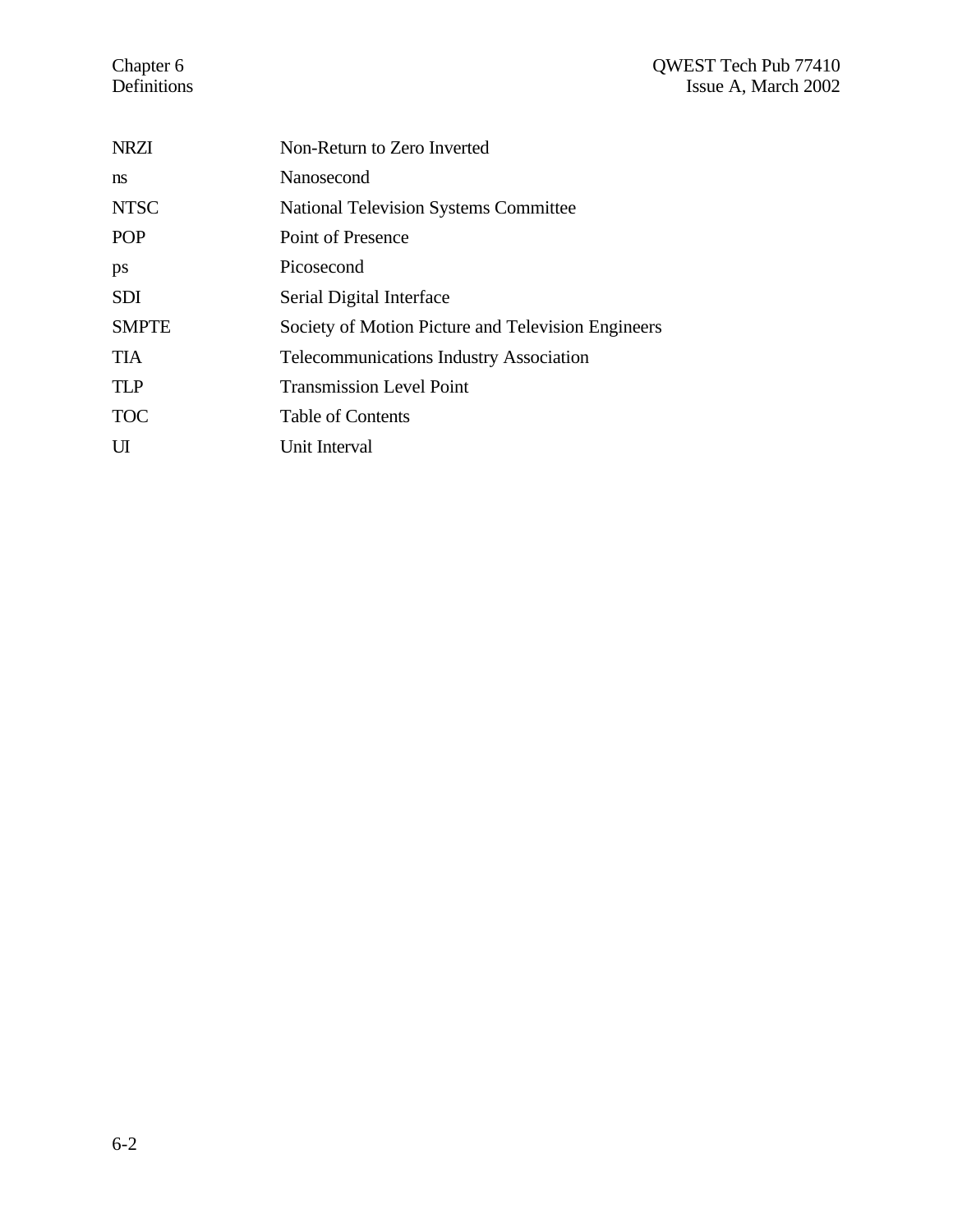#### **6.2 Glossary**

#### **Access Customers**

Any of the companies that provide telecommunications service between LATAs and/or order from the Access Tariffs. Includes Interexchange Carriers.

#### **Acronym**

A word formed from the first (or first few) letters of a series of words.

#### **Active Picture (AP)**

This is the live video area of a composite NTSC signal that is framed in the first field between horizontal lines 21 and 262 and in the second field between horizontal lines 284 and 525. For component NTSC video, the active picture is the region bounded by the start of active video and end of active video and by the vertical blanking area.

#### **American National Standards Institute (ANSI)**

An organization supported by the telecommunications industry to establish performance and interface standards.

#### **Amplitude Response vs Frequency**

The amplitude response of a channel over the bandwidth provided. It is often called frequency response, and commonly is referred to as a single frequency within the passband.

#### **Availability**

The relative amount of time that a service is "usable" by a customer, represented as a percentage over a consecutive 12 month period.

#### **Bandwidth**

The range of frequencies that contain most of the energy or power of a signal; also, the range of frequencies over which a circuit of system is designed to operate.

#### **Bit (Binary Digit)**

A binary unit of information. It is represented by one of two possible conditions, such as the value 0 or 1, on or off, high potential or low potential, conducting or not conducting, magnetized or demagnetized. A Bit is the smallest unit of information, by definition.

#### **Bits/second (bit/s)**

Bits per second, e.g., 1200 bit/s. In data transmission, it is the number of binary zero and one bits transmitted in 1 second. Modern terminology uses "bit/s" e.g., 1200 bit/s.

#### **Carrier**

An organization whose function is to provide telecommunications services. Examples are: Local Exchange Carriers, Interexchange Carriers, Cellular Carriers, etc.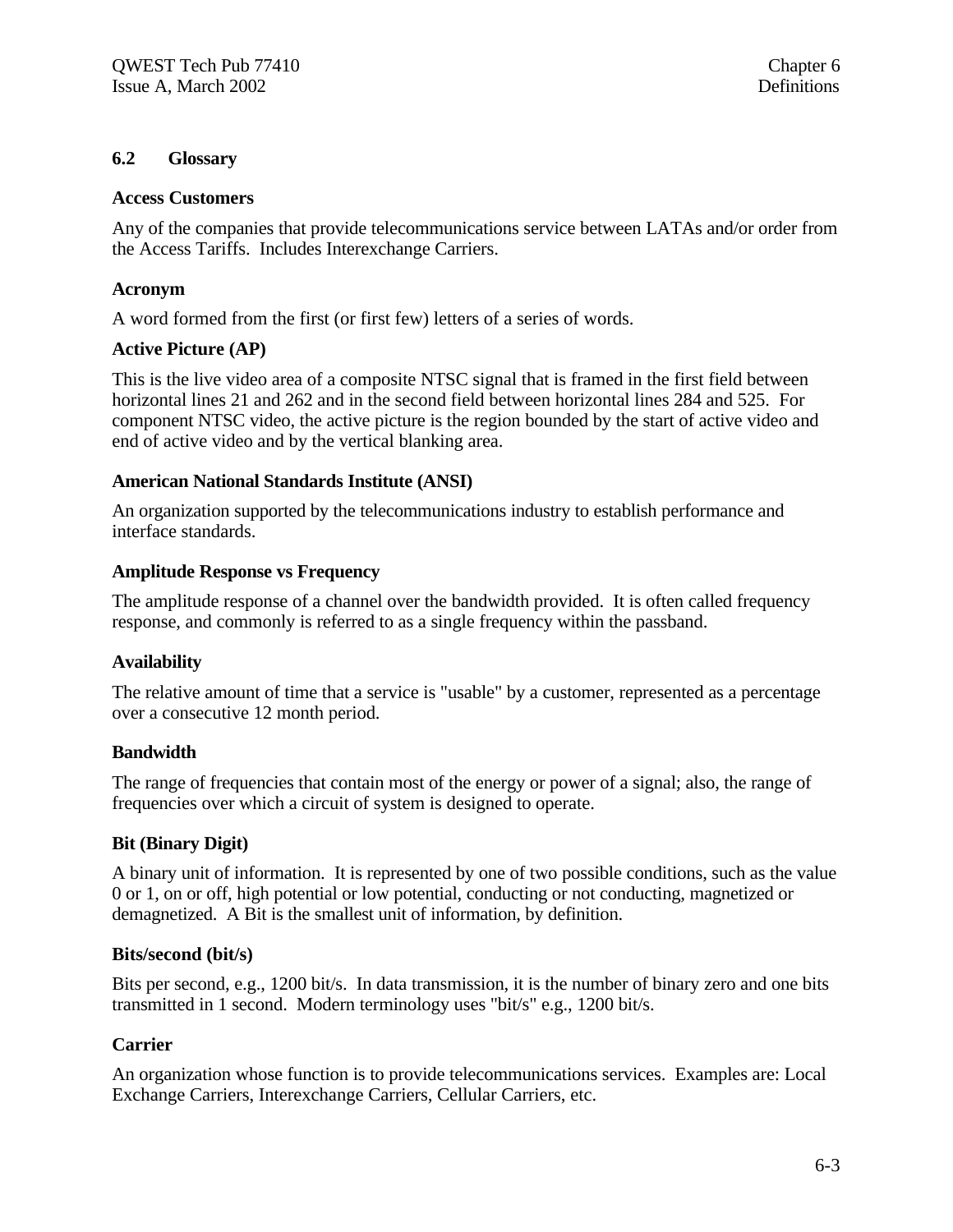# **Central Office**

A local switching system (or a portion thereof) and its associated equipment located at a wire center.

# **Channel**

An electrical or photonic, in the case of fiber optic based transmission systems, communications path between two or more points of termination.

# **CODEC**

Equipment that converts an analog signal into a digital signal (binary format) and which may compress the information content so that less bandwidth is required for transmission compared to the original signal format. Conversely, the decoder part converts the digital signal back into an analog signal and may provide for expansion of the signal.

# **Customer Premises**

Denotes a building or portion(s) of a building occupied by a single customer or End-User either as a place of business or residence. Adjacent buildings and the buildings on the same continuous property occupied by the customer and not separated by a public thoroughfare are also considered the same customer's premises.

# **Customer Provided Equipment (CPE)**

Equipment owned and maintained by the customer and located on their side of the End-User Point of Termination (EU-POT) network interface.

# **Customers**

Denotes any individual, partnership or corporation who subscribes to the services provided by U S WEST. Customers are divided into two distinct and separate categories: (1) carriers, who provide services for hire for others, and (2) End-Users, who request services only for their own use.

# **Cyclic Redundancy Check (CRC)**

A method of checking the integrity of received data, where the check uses a polynomial algorithm based on the content of the data.

# **End-User (EU)**

The term "end-user" denotes any customer of telecommunications service that is not a carrier, except that a carrier shall be deemed to be an "end-user" to the extent that such carrier uses a telecommunications service for administrative purposes without making such service available to others, directly or indirectly. The term is frequently used to denote the difference between a Carrier interface and an interface subject to unique regulatory requirements at non-Carrier customer premises (FCC Part 68, etc.).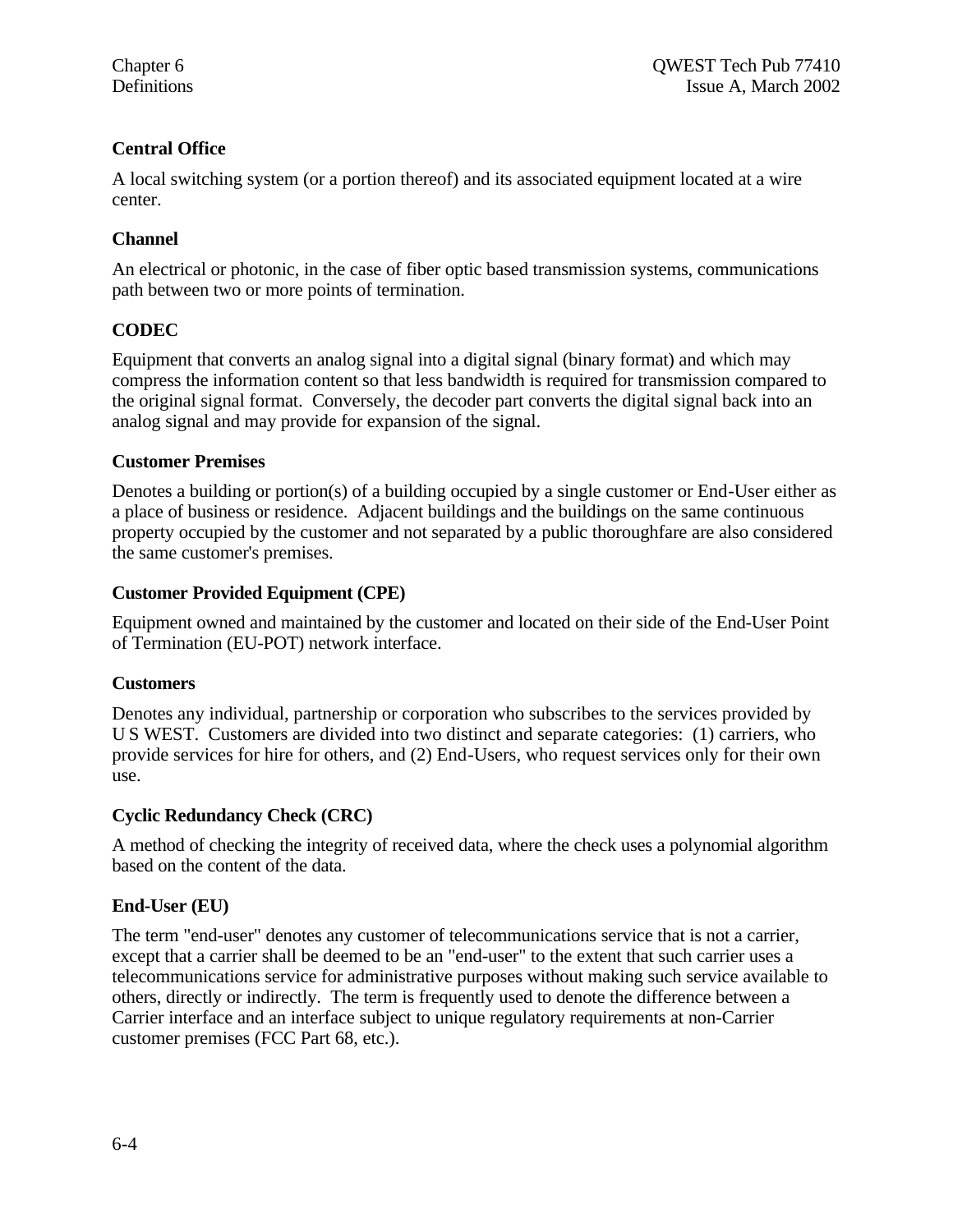# **Error Free Second (EFS)**

A one-second interval which does not contain any bit-errors. Usually expressed as a percent over a consecutive 24-hour period. Note - A period of no signal shall be considered a period of errored bits.

# **D1**

Digital video recording standard format, on 19 mm magnetic tape, for video component signals, according to the specifications of ITU-R BT.601/656. The term D1 is commonly used by the television industry to indicate component digital video, although its use is incorrect.

#### **dBm**

A decibel in which the reference power is one milliwatt. Decibel reference to one milliwatt.

#### **Decibel (dB)**

A unit measurement of transmission loss, gain, or relative level. It is the logarithmic unit of signal power ratio most commonly used in telephony. It is used to express the relationship between two signal powers, usually between two acoustical, electrical, or optical signals; it is equal to ten times the common logarithm of the ratio of the two signal powers.

#### **Demarcation Point**

See Network Interface

#### **End-User (EU)**

The term "End-User" denotes any customer of telecommunications service that is not a carrier, except that a carrier shall be deemed to be an "End-User" to the extent that such carrier uses a telecommunications service for administrative purposes without making such service available to others, directly or indirectly. The term is frequently used to denote the difference between a Carrier interface and an interface subject to unique regulatory requirements at non-Carrier customer premises (FCC Part 68, etc.).

#### **Fiber Optic Terminal (FOT)**

The terminating or originating portion of a fiber optic system that performs both an electrical to optical conversion and a multiplexing function.

#### **Gigabit per Second (Gbit/s)**

One billion (1,000,000,000) bits per second.

#### **Impedance**

The total opposition offered by an electric circuit to the flow of an alternating current of a single frequency. It is a combination of resistance and reactance and is measured in ohms.

#### **Interexchange Carrier (IC)/(IEC) or Interexchange Common Carrier**

Any individual, partnership, association, joint-stock company, trust, governmental entity or corporation engaged for hire in interexchange, interstate or foreign communication by wire or radio.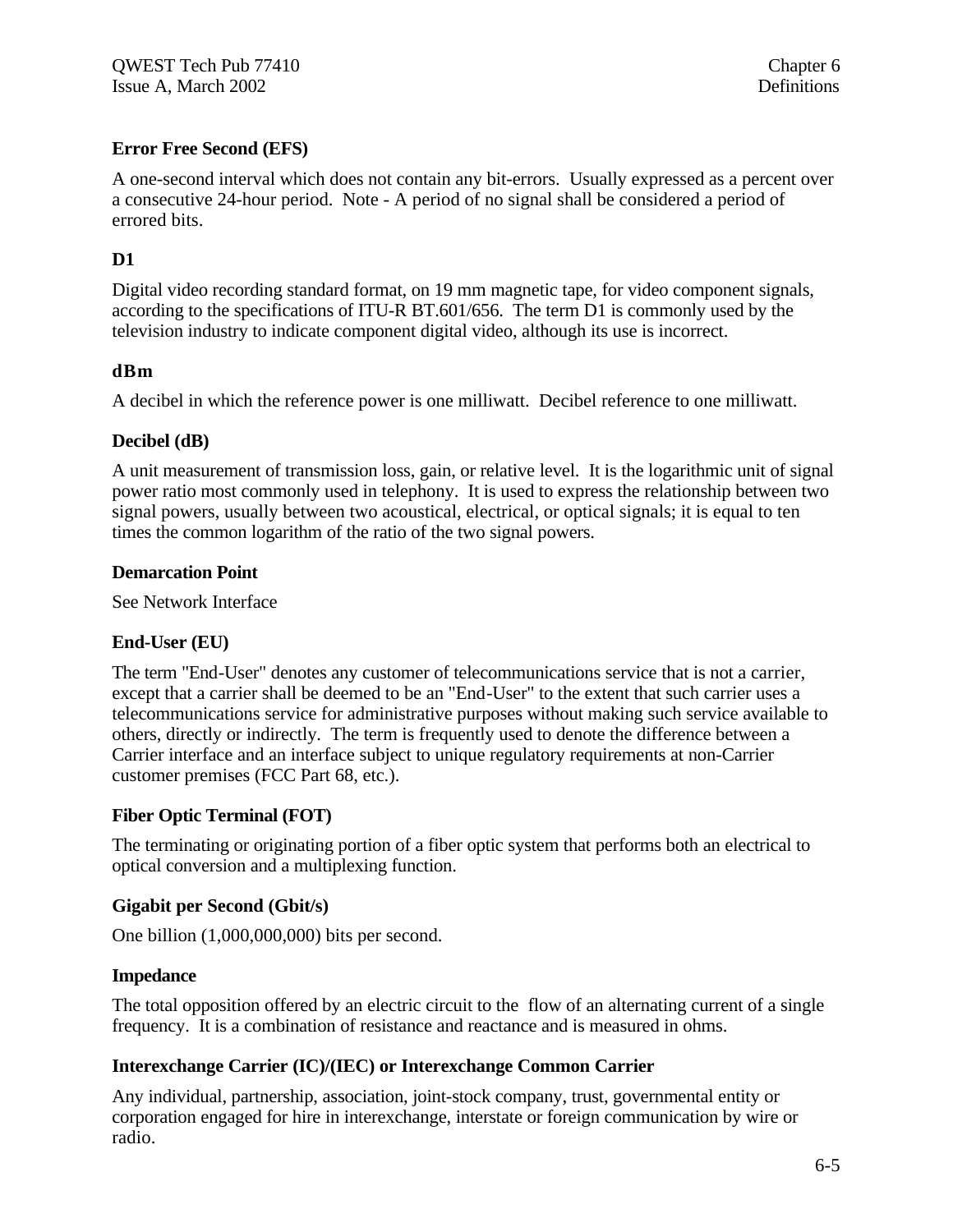#### **Interface Code**

See Network Channel Interface

#### **IRE Unit**

A unit equal to 1/140 of the peak-to-peak amplitude of the video signal, which is typically one volt. IRE is an acronym for Institute of Radio Engineers, the organization that defined the unit.

#### **Jitter**

Random timing distortions of a digital signal, whereby the appearance of a pulse differs from where the pulse should occur relative to time.

#### **Kilobit/Second (kbit/s)**

One thousand (1000) bits/second

#### **Local Access and Transport Area (LATA)**

A geographic area for the provision and administration of communications service. It encompasses designated exchanges that are grouped to serve common social, economic and other purposes.

#### **Local Exchange Carrier (LEC)**

Any company or corporation engaged for hire in providing Access and intraLATA communications services.

#### **Megabit per Second (Mbit/s)**

One million (1,000,000) bits per second.

Millivolt (mV)

One thousandth of one volt.

#### **Nanosecond (ns)**

One billionth of one second.

#### **National Television Systems Committee (NTSC) Signal**

The standard North American television transmission signal format intended for the transmission of 525 line/60 field color or monochrome video and associated audio signals.

#### **Network**

The interconnected telecommunications equipment and facilities.

#### **Network Channel (NC) Code**

The Network Channel (NC) code is an encoded representation used to identify both switched and non-switched channel services. Included in this code set are customer options associated with individual channel services, or feature groups and other switched services.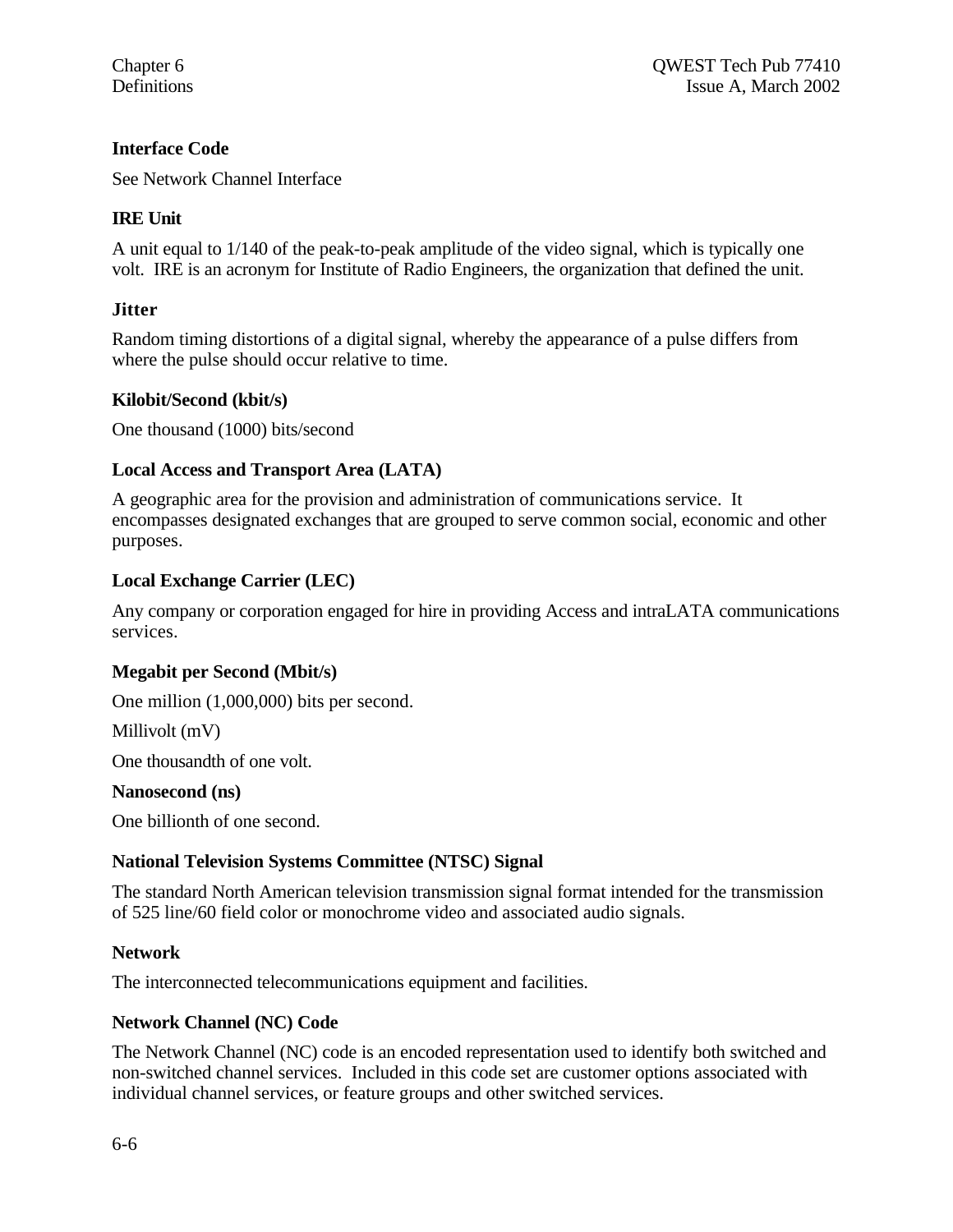### **Network Channel Interface (NCI) Code**

The Network Channel Interface (NCI) code is an encoded representation used to identify five (5) interface elements located at a Point of Termination (POT) at a central office or at the Network Interface at a customer location. The Interface code elements are: Total Conductors, Protocol, Impedances, Protocol Options, and Transmission Level Points (TLP). (At a digital interface, the TLP element of the NCI code is not used.)

#### **Network Interface (NI)**

The point of demarcation on the customer's premises at which U S WEST's responsibility for the provision of service ends.

#### **Ohm**

The unit of electric resistance.

#### **Picosecond (ps)**

One trillionth of one second

#### **Point-to-Point**

A circuit connecting two (and only two) points.

#### **Premises**

Denotes a building or portion(s) of a building occupied by a single customer or End-User either as a place of business or residence.

#### **Protocol**

The rules for communication system operation which must be followed if communication is to be effected; the complete interaction of all possible series of messages across an interface. Protocols may govern portions of a network, types of service, or administrative procedures.

#### **Protocol Code**

The Protocol (character positions 3 and 4 or the Network Channel Interface [NCI] Code) is a twocharacter alpha code that defines requirements for the interface regarding signaling and transmission.

#### **Return Loss**

Denotes a measure of the similarity between the two impedances at the junction of two transmission paths. The higher the return loss, the higher the similarity.

#### **Route**

The physical path established through a network for a particular circuit.,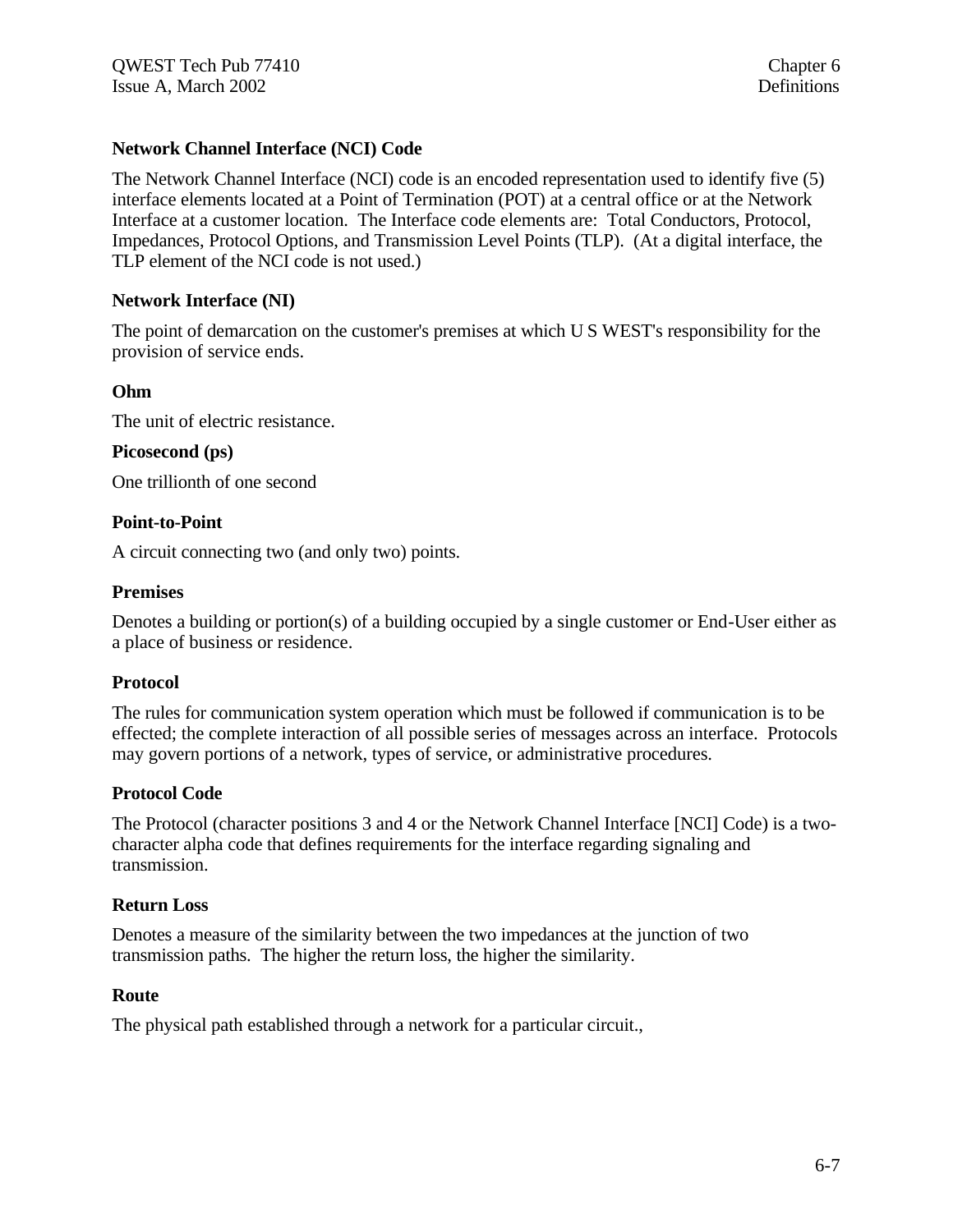# **Service Code (A COMMON LANGUAGE® code set)**

A coded designation by which a particular Special Service Circuit may be identified. This designation must be unique, in a form that is readable and understandable, and be acceptable for both manual and mechanized procedures. [Special Service, as used by COMMON LANGUAGE®, may be called "Private Line", "Private Line Transport", "Switched Specials", "Dedicated Access", "Special Access", etc. in various tariffs and technical publications. Special Service is actually: COMMON LANGUAGE<sup>®</sup> Circuit Identification - Special Service, (abbreviated CLCI™ - S/S).]

#### **Society of Motion Picture and Television Engineers (SMPTE)**

An organization supported by the motion picture and television industry to establish television related performance and interface standards.

#### **Transmission Level Point (TLP)**

A point in a transmission system at which the ratio, usually expressed in decibels, of the power of a test signal at that point to the power of the test signal at a reference point, is specified. For example, a zero transmission level point (0 TLP) is an arbitrarily established point in a communication circuit to which all relative levels at other points in the circuit are referred.

#### **Transmission Path**

Denotes a path capable of transporting signals within the range of the service offering. A transmission path is comprised of physical or derived facilities consisting of any form or configuration of plant typically used in the telecommunications industry.

#### **Wire Center**

A building in which one or more central offices, used for the provision of local exchange services, are located.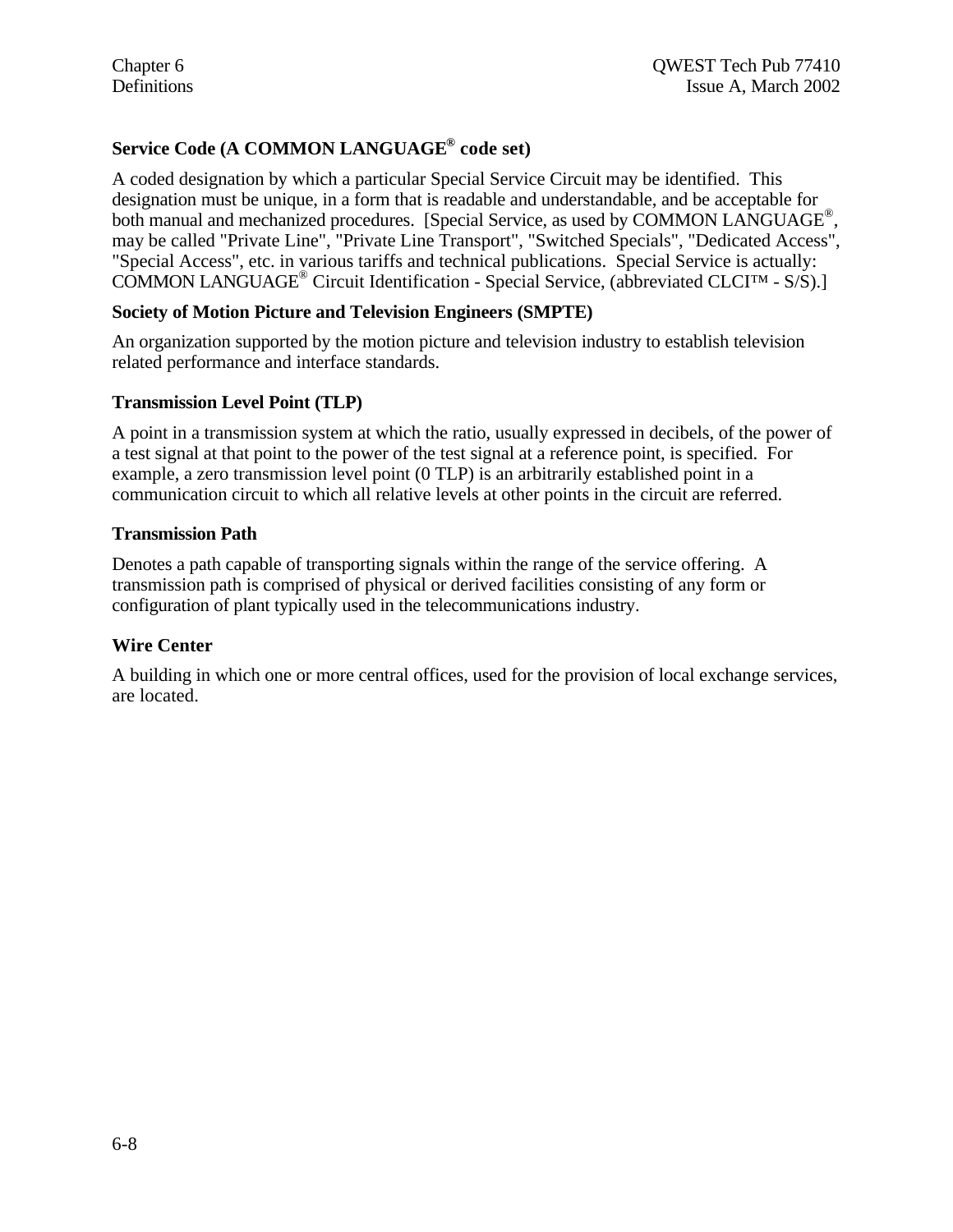# **Chapter and Section**

# Page

| 73 |  |  |
|----|--|--|
|    |  |  |
|    |  |  |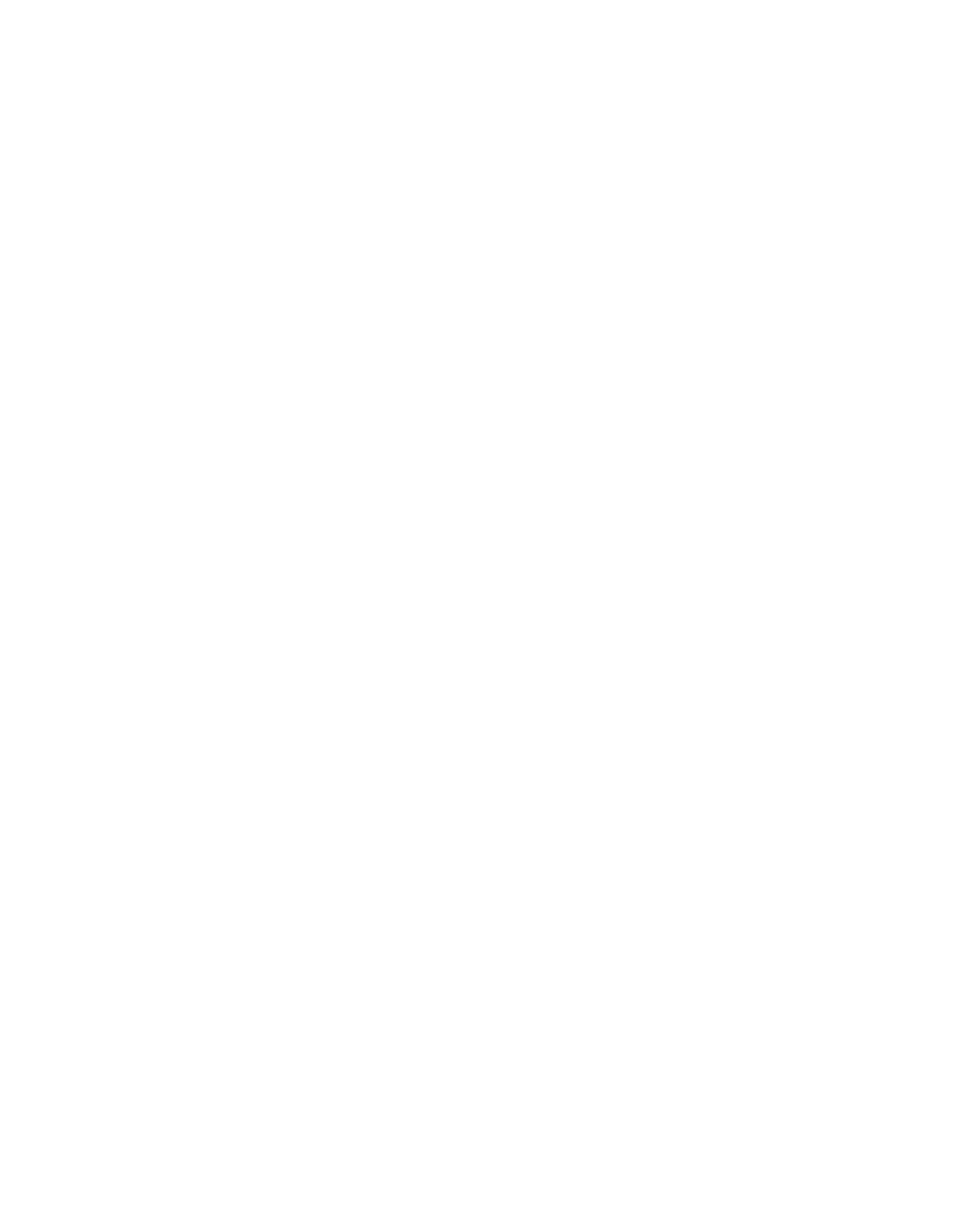#### **7. References**

#### **7.1 American National Standards Institute Documents**

| ANSI T1.502-1998 | System M-NTSC Television Signals - Network Interface<br><b>Specifications and Performance Parameters</b>                                                                       |
|------------------|--------------------------------------------------------------------------------------------------------------------------------------------------------------------------------|
| ANSI T1.223-1997 | Information Interchange - Structure and Representation of<br>Network Channel (NC) and Network Channel Interface (NCI)<br>Cods for the North American Telecommunications System |
| ANSI/EIA-250-C   | Electrical Performance Standards for Television Transmission<br>Systems, February 1990                                                                                         |

#### **7.2 Telcordia Document**

| GR-338-CORE | Television Special Access and Local Channel Services -    |
|-------------|-----------------------------------------------------------|
|             | Transmission Parameter Limits and Interface Combinations, |
|             | December 1995                                             |

#### **7.3 SMPTE Document**

| <b>SMPTE 170M-1999</b> | Television - Composite Analog Video Signal - NTSC for Studio |
|------------------------|--------------------------------------------------------------|
|                        | <i>Applications, 1999</i>                                    |

#### **7.4 Ordering Information**

All documents are subject to change and their citation in this document reflects the most current information available at the time of printing. Readers are advised to check status and availability of all documents.

Those who are not QWEST employees may order;

American National Standards Institute (ANSI) documents from:

American National Standards Institute Attn: Customer Service 11 West 42nd Street New York, NY 10036 Phone: (212) 642-4900 Fax: (212) 302-1286 Web: web.ansi.org/public/search.asp

ANSI has a catalog available which describes their publications.